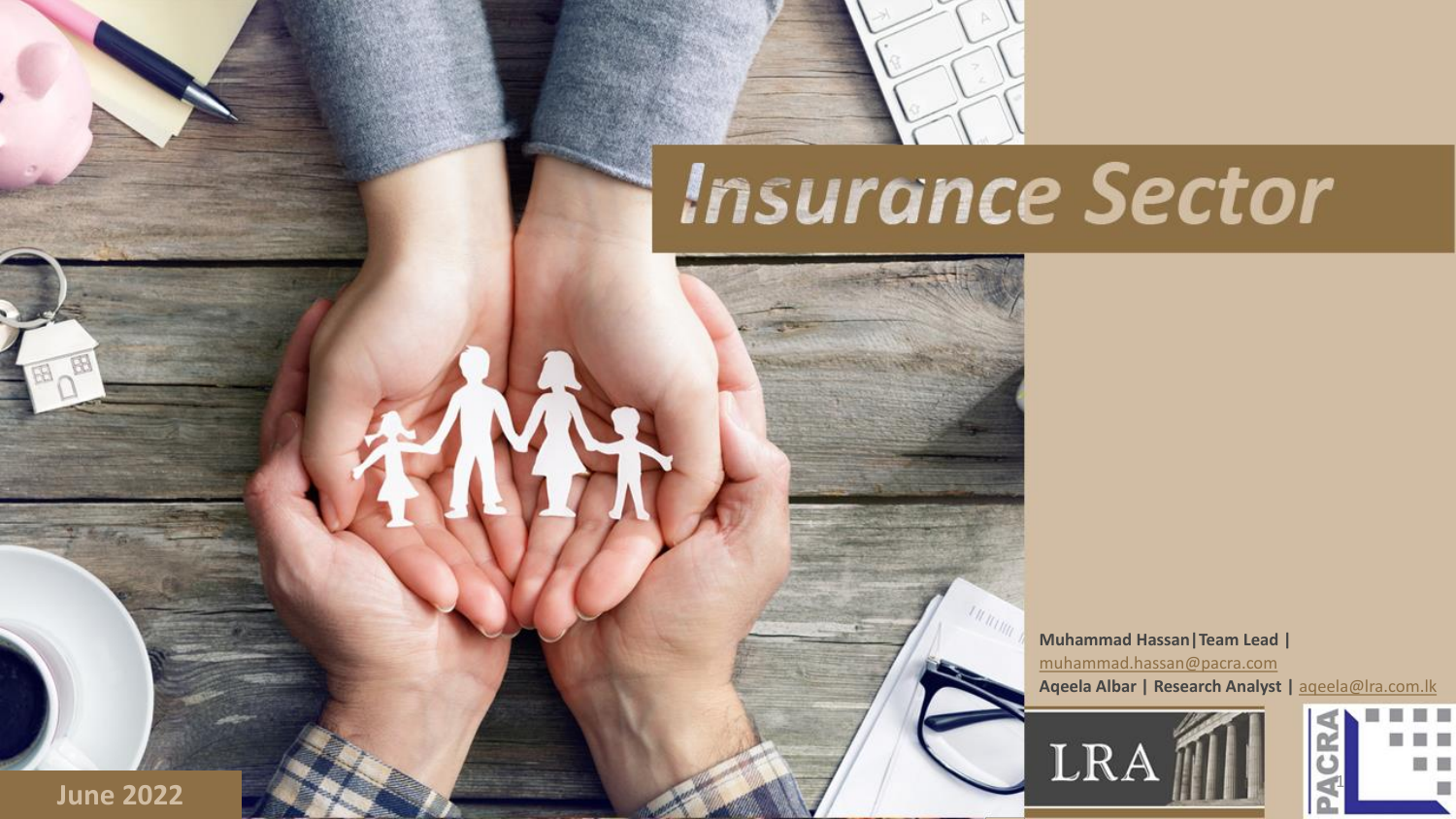

# *Table of Contents*

| <b>Global Insurance Industry</b>                                                                                      | $\overline{3}$ | Life Insurance - benefits claimed                     | 27        |
|-----------------------------------------------------------------------------------------------------------------------|----------------|-------------------------------------------------------|-----------|
| Snapshot of the Sri Lankan economy                                                                                    | 4              | Profitability                                         | 28-29     |
| <b>Financial sector in Sri Lanka</b>                                                                                  | 5              | <b>Financial ratios</b>                               | 30-31     |
| A snapshot of the General Insurance and Life<br>Insurance sectors in Sri Lanka                                        | $6 - 7$        | <b>Regulatory framework of the Insurance industry</b> | 32        |
| <b>Assets</b>                                                                                                         | $8 - 9$        | <b>Rating curve</b>                                   | 33        |
| <b>Insurance Companies</b><br>General Insurance - large, medium and small<br>Life Insurance - Large, medium and small | $10 - 23$      | Outlook of the Insurance industry                     | $34 - 35$ |
| General Insurance - segmental analysis                                                                                | $24 - 26$      |                                                       |           |

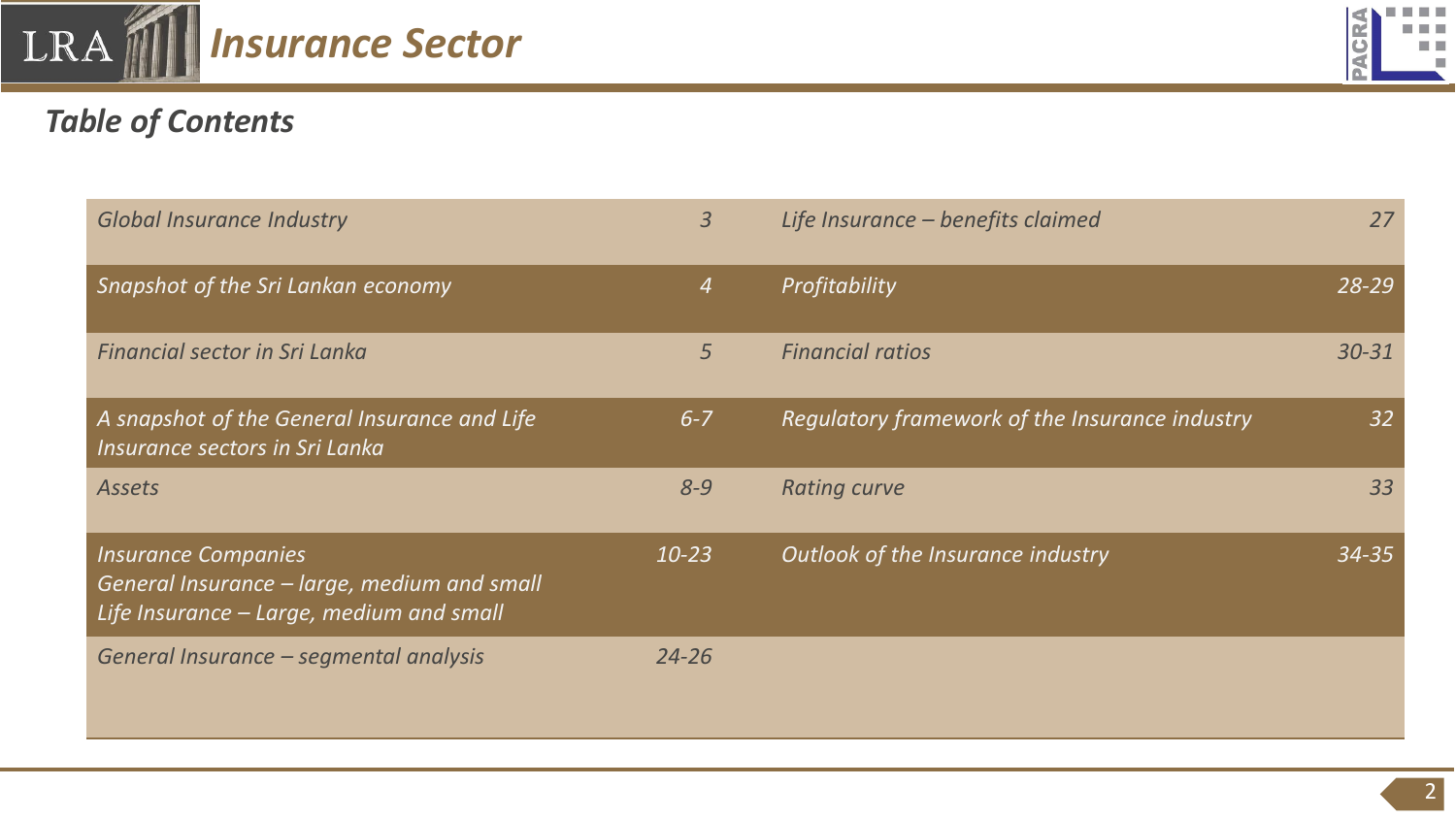

# *Global Insurance Industry*

- The insurance industry is a vital component of the global economy by virtue of the scale of its investments and the major socio-economical role it plays by securing personal and business risks.
- Life insurance is a contract between the policyholder and the insurance company where the beneficiary is designated to receive stated monetary benefits in case of death of the insured person.
- General insurance provides cover for risks other than life-risk, and covers the risk of damage to other aspects and assets like health, property, vehicles etc. This type of cover insures assets against theft or damage due to fires, natural calamities, accidents, man-made disasters like riots or terrorist attacks, etc. General Insurance is categorized into property & casualty (P&C) insurance and health insurance in the US.
- Globally, life insurance accounted for 41% of total Gross written premiums (in CY21E), P&C accounted for 31% and health insurance accounted for 28%.



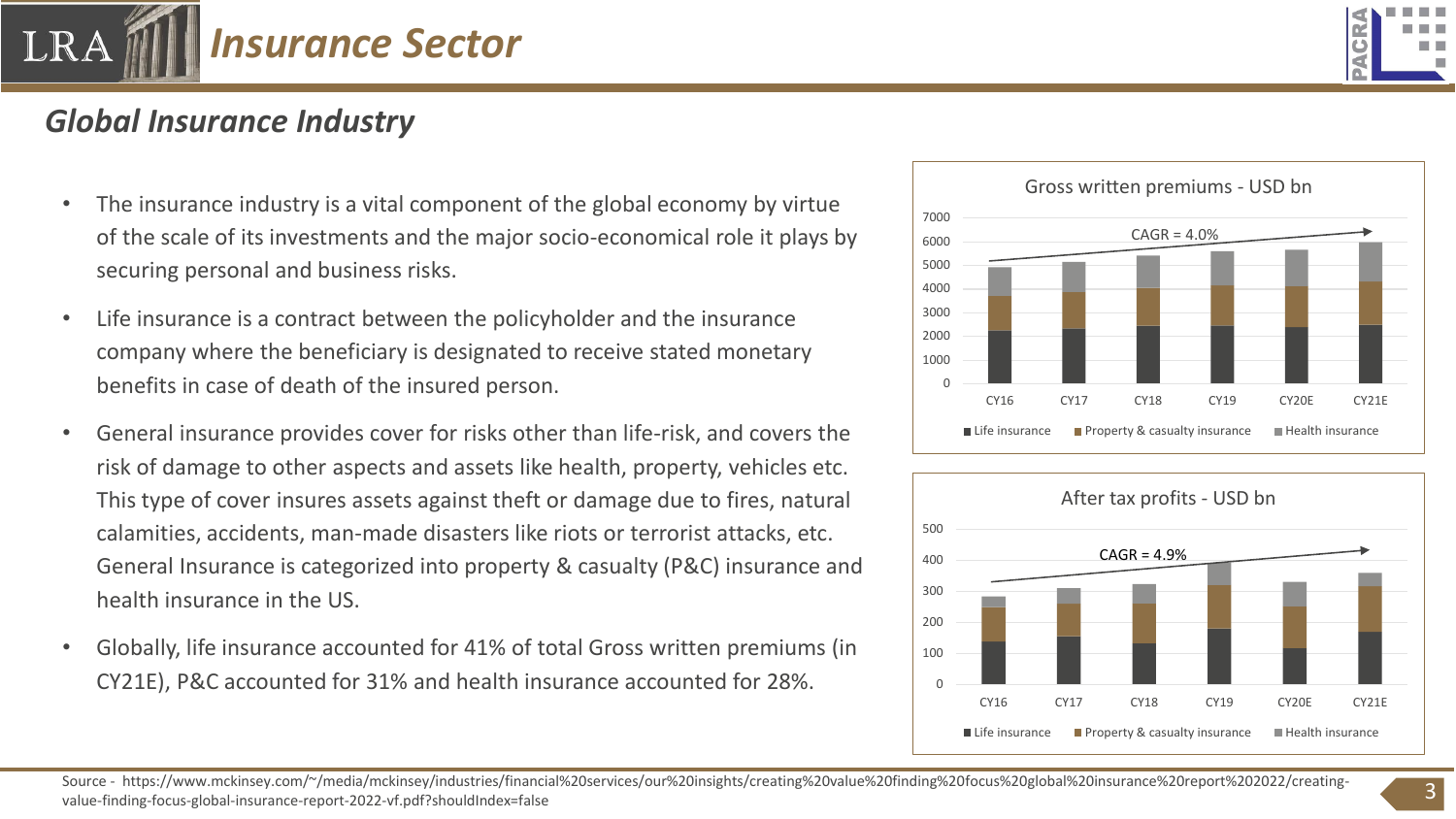



## *Snapshot of the Sri Lankan Economy*

|                                | CY18    | CY19   | CY20    | 1QCY21        | <b>2QCY21</b> | <b>3QCY21</b> | 4QCY21 | CY21             | Latest value           |
|--------------------------------|---------|--------|---------|---------------|---------------|---------------|--------|------------------|------------------------|
|                                |         |        |         |               |               |               |        |                  |                        |
| <b>GDP growth rate (YoY)</b>   | 3.3%    | 2.3%   | $-3.6%$ | 4.3%          | 12.3%         | $-1.5%$       | 1.8%   | 3.6%             |                        |
| <b>Exchange rate (USD/LKR)</b> | 182.75  | 181.63 | 186.41  | 199.0         | 201.1         | 200.0         | 200.4  | 200.4            | 31-May-2022<br>360.8   |
|                                |         |        |         |               |               |               |        | (average for the |                        |
| <b>Inflation (CCPI)</b>        | 4.3%    | 4.3%   | 4.6%    | 4.1%          | 5.2%          | 5.7%          | 12.1%  | year)<br>5.9%    | 31-May-2022<br>39.1%   |
| <b>SDFR</b>                    | 8.00%   | 7.00%  | 4.50%   | 4.50%         | 4.50%         | 5.00%         | 5.00%  | 5.00%            | 08-Apr-2022<br>13.50%  |
| <b>SLFR</b>                    | 9.00%   | 8.00%  | 5.50%   | 5.50%         | 5.50%         | 6.00%         | 6.00%  | 6.00%            | 14.50%                 |
| USD bn                         | CY18    | CY19   | CY20    | <b>1QCY21</b> | <b>2QCY21</b> | <b>3QCY21</b> | 4QCY21 | CY21             |                        |
| <b>Current Account balance</b> | (2.80)  | (1.80) | (1.10)  | (0.48)        | (1.0)         | (0.74)        | (1.14) | (3.36)           |                        |
| <b>Exports</b>                 | 11.89   | 11.94  | 10.05   | 2.98          | 2.72          | 3.24          | 3.57   | 12.50            | 1QCY22<br>3.25         |
| <b>Imports</b>                 | 22.23   | 19.94  | 16.06   | 5.04          | 4.97          | 4.92          | 5.70   | 20.64            | 5.65                   |
| <b>Trade balance</b>           | (10.34) | (8.00) | (6.01)  | (2.06)        | (2.26)        | (1.69)        | (2.13) | (8.14)           | (2.40)<br>Jan-Apr CY22 |
| <b>Workers' remittances</b>    | 7.0     | 6.7    | 7.1     | 1.9           | 1.5           | 1.3           | 0.9    | 5.5              | 1.03                   |
| Foreign exchange reserve       | 6.92    | 7.64   | 5.66    | 4.06          | 4.06          | 2.70          | 3.14   | 3.14             | 30-Apr-2022<br>1.81    |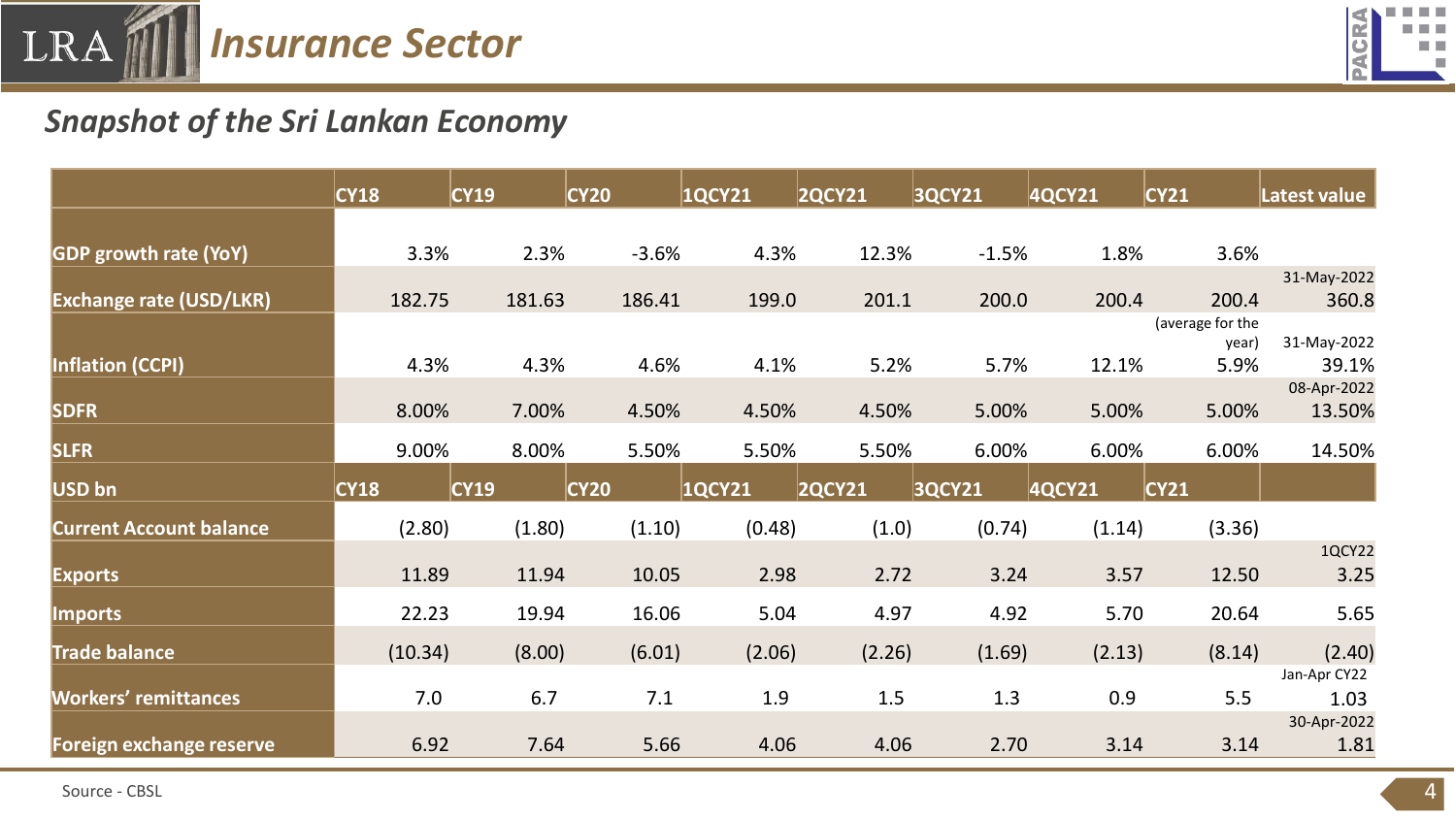



#### *Financial Sector in Sri Lanka*

- The financial sector of Sri Lanka is LKR 26.75 tn strong, with the insurance sector amounting for 3% of this.
- The total assets of the insurance sector in Sri Lanka were LKR 879.8 bn in CY21, which is a CAGR of 11% from LKR 581.7 bn in CY17.
- Assets in the General Insurance sector amounted to LKR 633.0 bn and assets in the Life Insurance sector amounted to LKR 246.8 bn.

|                                                       | <b>CY17</b> |      | <b>CY18</b>   |      | <b>CY19</b>   |      | <b>CY20</b> |      |               | <b>CY21</b> |  |
|-------------------------------------------------------|-------------|------|---------------|------|---------------|------|-------------|------|---------------|-------------|--|
| <b>Assets in the Financial sector</b>                 | LKR bn      | %    | <b>LKR bn</b> | %    | <b>LKR</b> bn | %    | LKR bn      | %    | <b>LKR bn</b> | %           |  |
| <b>Banking Sector</b>                                 | 11,897.4    | 69.7 | 13,711.4      | 72.2 | 14,442.1      | 71.9 | 17,087.9    | 72.5 | 19,969.9      | 75%         |  |
| <b>Other Deposit Taking Financial</b><br>Institutions | 1,370.4     | 8.0  | 1,603.2       | 8.4  | 1,553.2       | 7.7  | 1,637.6     | 6.9  | 1,636.7       | 6%          |  |
| Specialized Financial Institutions                    | 388.9       | 2.3  | 241.1         | 1.3  | 286.7         | 1.4  | 415.3       | 1.8  | 387.7         | $1\%$       |  |
| <b>Contractual Savings Institutions</b>               | 2,838.0     | 16.6 | 2,807.4       | 14.8 | 3,097.9       | 15.4 | 3,639.7     | 15.4 | 3876.3        | 14%         |  |
| Insurance Companies                                   | 581.7       | 3.4  | 630.4         | 3.3  | 696.9         | 3.5  | 796.8       | 3.4  | 879.8         | 3%          |  |
| Total                                                 | 17,076.4    | 100  | 18,993.5      | 100  | 20,076.8      | 100  | 23,577.3    | 100  | 26,750.4      | 100         |  |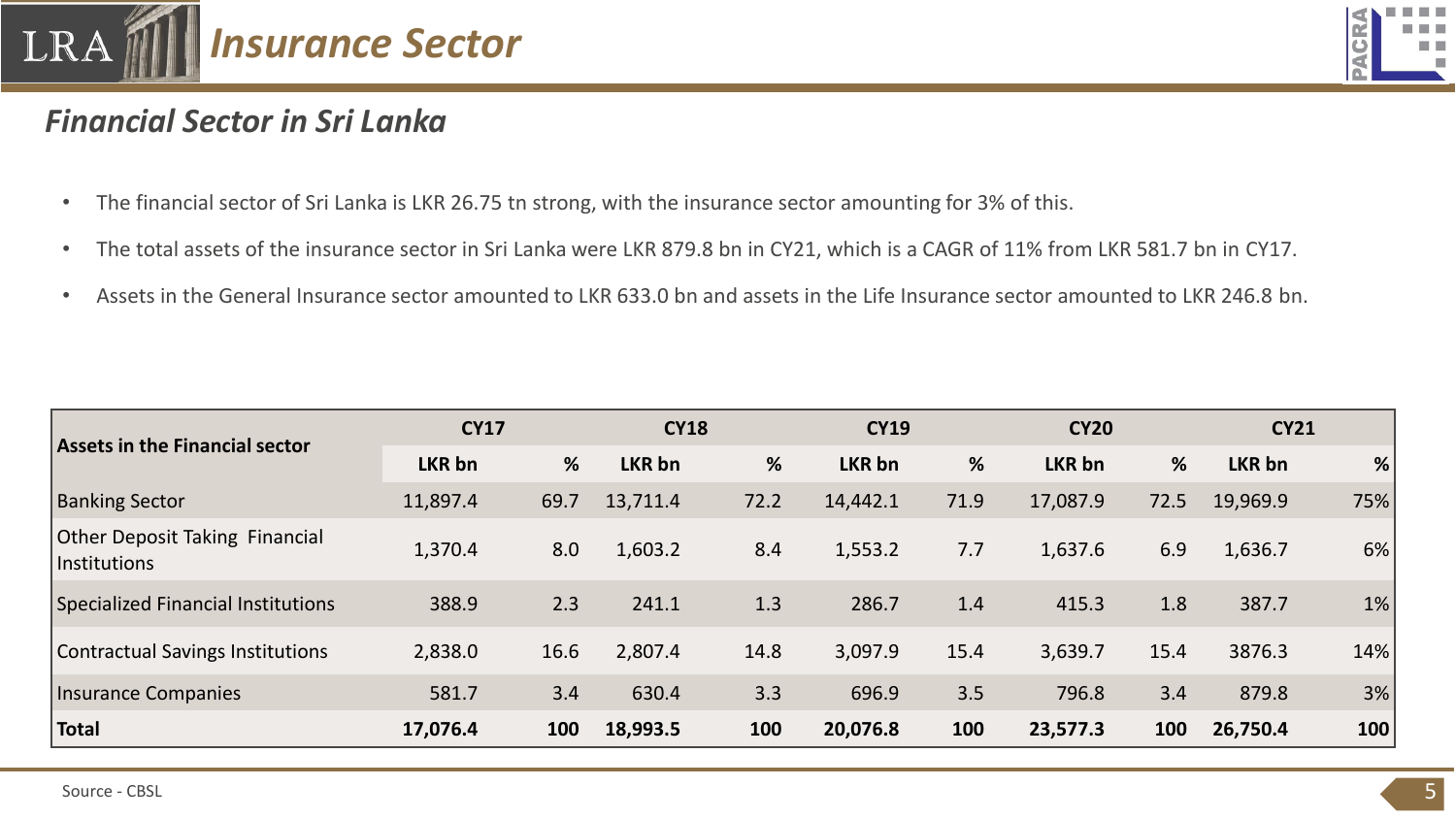



#### *A snapshot of the General Insurance sector in Sri Lanka*

|                                                |                           | <b>CY15</b>    | <b>CY16</b>    | <b>CY17</b>    | <b>CY18</b>    | <b>CY19</b>    | <b>CY20</b>    | CY21   |
|------------------------------------------------|---------------------------|----------------|----------------|----------------|----------------|----------------|----------------|--------|
| Conventional                                   |                           | 17             | 15             | 14             | 13             | 13             | 13             | 13     |
| <b>Takaful</b>                                 |                           | 1              | 1              | 1              | $\mathbf{1}$   | $\mathbf{1}$   | 1              |        |
| Private sector                                 |                           | 15             | 13             | 12             | 11             | 11             | 11             | 11     |
| Public sector                                  |                           | 3              | 3              | 3              | 3              | 3              | 3              | 3      |
| <b>Gross Premium Written (GPW)</b><br>- LKR bn |                           | 69.27          | 79.59          | 93.39          | 100.59         | 107.68         | 105.28         | 109.05 |
| Growth                                         |                           | 13%            | 15%            | 17%            | 8%             | 7%             | $-2%$          | 4%     |
| <b>Public sector</b>                           |                           | 29%            | 30%            | 32%            | 31%            | 33%            | 34%            |        |
| Private sector                                 |                           | 71%            | 70%            | 68%            | 69%            | 67%            | 66%            |        |
| Number of companies                            | Large (GPW $>$ LKR 10 bn) | $\overline{2}$ | $\overline{3}$ | $\overline{3}$ | $\overline{4}$ | 5 <sup>1</sup> | 5 <sup>1</sup> |        |
|                                                | Medium (GPW $>$ 1 bn)     | 13             | 10             | 10             | 8              | $\overline{7}$ | $\overline{7}$ |        |
|                                                | Small (GPW $<$ 1 bn)      | $\overline{3}$ | $\overline{3}$ | $\overline{2}$ | $\overline{2}$ | 2 <sup>1</sup> | 2 <sup>1</sup> |        |
| <b>Market Share</b>                            | Large                     | 38%            | 51%            | 50%            | 65%            | 74%            | 72%            |        |
|                                                | Medium                    | 60%            | 46%            | 49%            | 35%            | 25%            | 27%            |        |
|                                                | Small                     | 1.6%           | 2.7%           | 0.9%           | 0.7%           | 0.9%           | 1.1%           |        |
| GPW-LKR bn                                     | Large                     | 26.50          | 40.60          | 47.11          | 65.02          | 79.27          | 75.89          |        |
|                                                | Medium                    | 41.67          | 36.82          | 45.45          | 34.84          | 27.43          | 28.23          |        |
|                                                | Small                     | 1.10           | 2.17           | 0.83           | 0.73           | 0.99           | 1.15           |        |
| Underwriting result                            | LKR bn                    | 13.5           | 12.1           | 12.8           | 14.5           | 13.1           | 28.1           | 21.9   |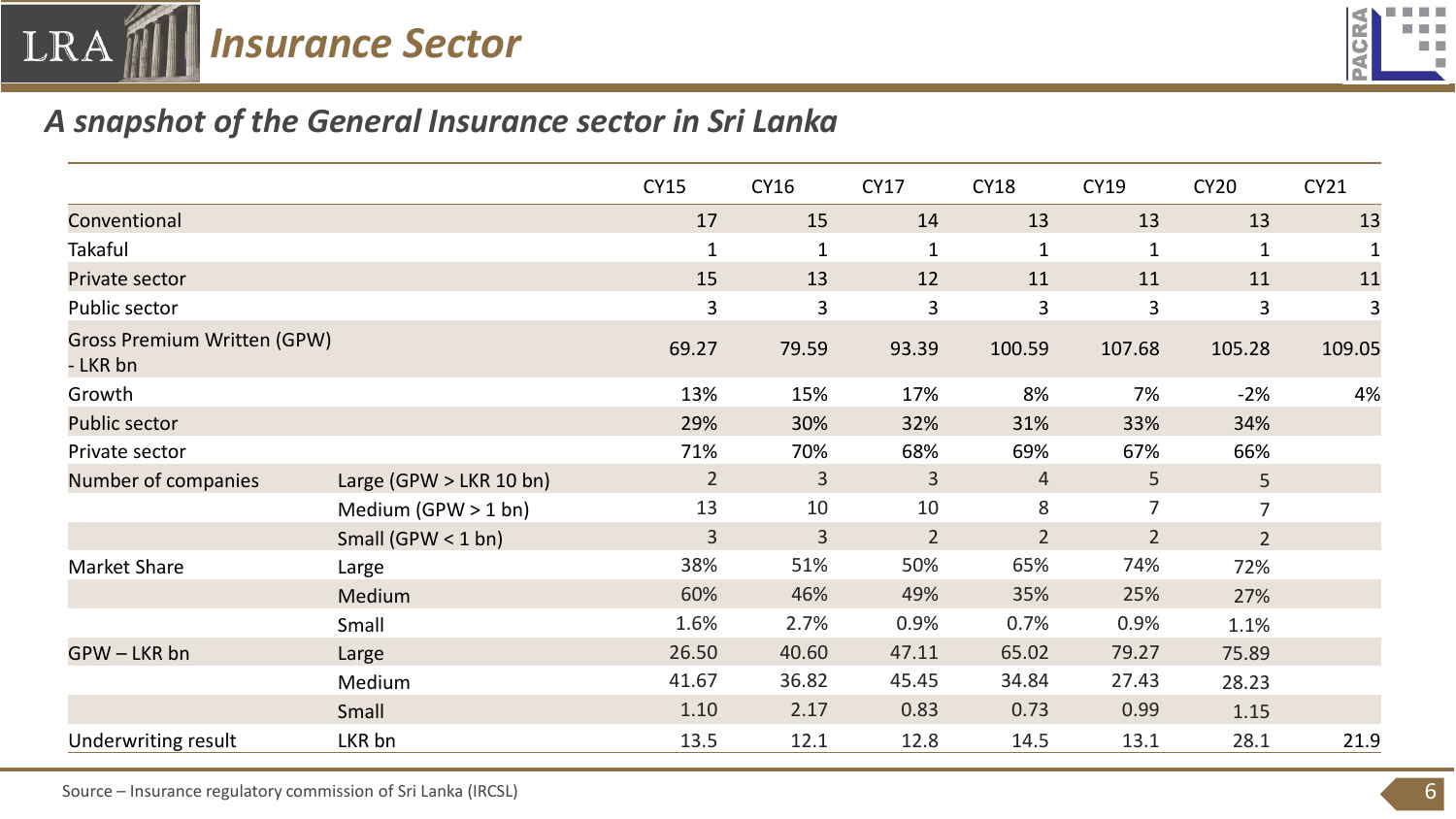



#### *A snapshot of the Life Insurance sector in Sri Lanka*

|                                      |                           | <b>CY15</b>    | <b>CY16</b> | <b>CY17</b>    | <b>CY18</b>  | <b>CY19</b> | <b>CY20</b> | <b>CY21</b> |
|--------------------------------------|---------------------------|----------------|-------------|----------------|--------------|-------------|-------------|-------------|
| Number of companies                  |                           |                |             |                | 15           |             |             |             |
| Conventional                         |                           |                |             |                | 14           |             |             |             |
| <b>Takaful</b>                       |                           |                |             |                | $\mathbf{1}$ |             |             |             |
| Private sector                       |                           |                |             |                | 13           |             |             |             |
| <b>Public sector</b>                 |                           |                |             |                | $2^{\circ}$  |             |             |             |
| Gross Premium Written (GPW) - LKR bn |                           | 53.69          | 63.48       | 71.57          | 80.29        | 88.79       | 102.97      | 124.71      |
| Growth                               |                           | 20%            | 18%         | 13%            | 12%          | 11%         | 16%         | 21%         |
| Public sector                        |                           | 20%            | 19%         | 18%            | 17%          | 18%         | 19%         |             |
| Private sector                       |                           | 80%            | 81%         | 82%            | 83%          | 82%         | 81%         |             |
| Number of companies                  | Large (GPW $>$ LKR 10 bn) | 3              | 3           | $\overline{4}$ | 5            | 5           | 5           |             |
|                                      | Medium (GPW $>$ 1 bn)     | 5              | 6           | 6              | 5            | 5           | 5           |             |
|                                      | Small (GPW $<$ 1 bn)      | $\overline{7}$ | 6           | 5              | 5            | 5           | 5           |             |
| <b>Market Share</b>                  | Large                     | 60%            | 58%         | 70%            | 81%          | 81%         | 82%         |             |
|                                      | Medium                    | 33%            | 37%         | 27%            | 16%          | 16%         | 15%         |             |
|                                      | Small                     | 7%             | 5%          | 4%             | 3%           | 3%          | 3%          |             |
| GPW-LKR bn                           | Large                     | 32.36          | 37.03       | 49.91          | 65.01        | 71.57       | 84.15       |             |
|                                      | Medium                    | 17.60          | 23.34       | 19.08          | 12.73        | 14.41       | 15.83       |             |
|                                      | Small                     | 3.73           | 3.11        | 2.58           | 2.56         | 2.81        | 2.99        |             |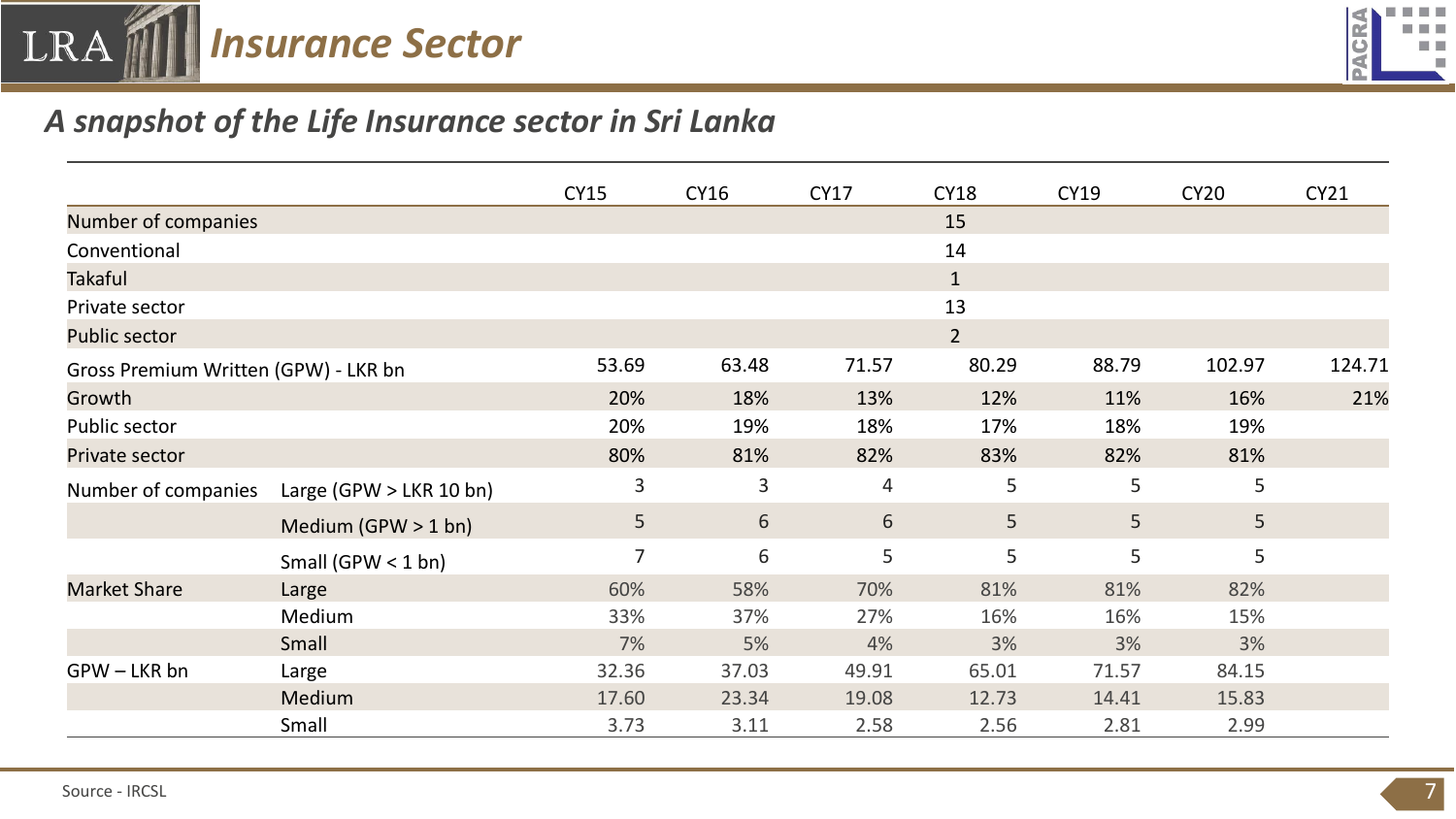

# *General Insurance - Assets*

| Assets and Investments - LKR mn    |             |             |             |             |             |  |  |  |  |  |  |
|------------------------------------|-------------|-------------|-------------|-------------|-------------|--|--|--|--|--|--|
| <b>General</b><br><b>Insurance</b> | <b>CY17</b> | <b>CY18</b> | <b>CY19</b> | <b>CY20</b> | <b>CY21</b> |  |  |  |  |  |  |
| <b>Total Assets</b>                | 185,583.0   | 190,088.0   | 205,129.6   | 225,956.2   | 246,799.9   |  |  |  |  |  |  |
| <b>Total</b><br>investments        | 125,135.9   | 135,128.5   | 132,397.3   | 151,168.8   | 163,204.3   |  |  |  |  |  |  |
| <b>Investment</b><br>income        | 8,213.28    | 9,787.21    | 12,048.8    | 10,042.2    | 10,624.9    |  |  |  |  |  |  |

- The total assets in the general insurance sector were LKR 246.8 bn in CY21, of which LKR 163.2 bn were investments.
- Bulk of the investments were in Government securities (46%) and equities (21%).



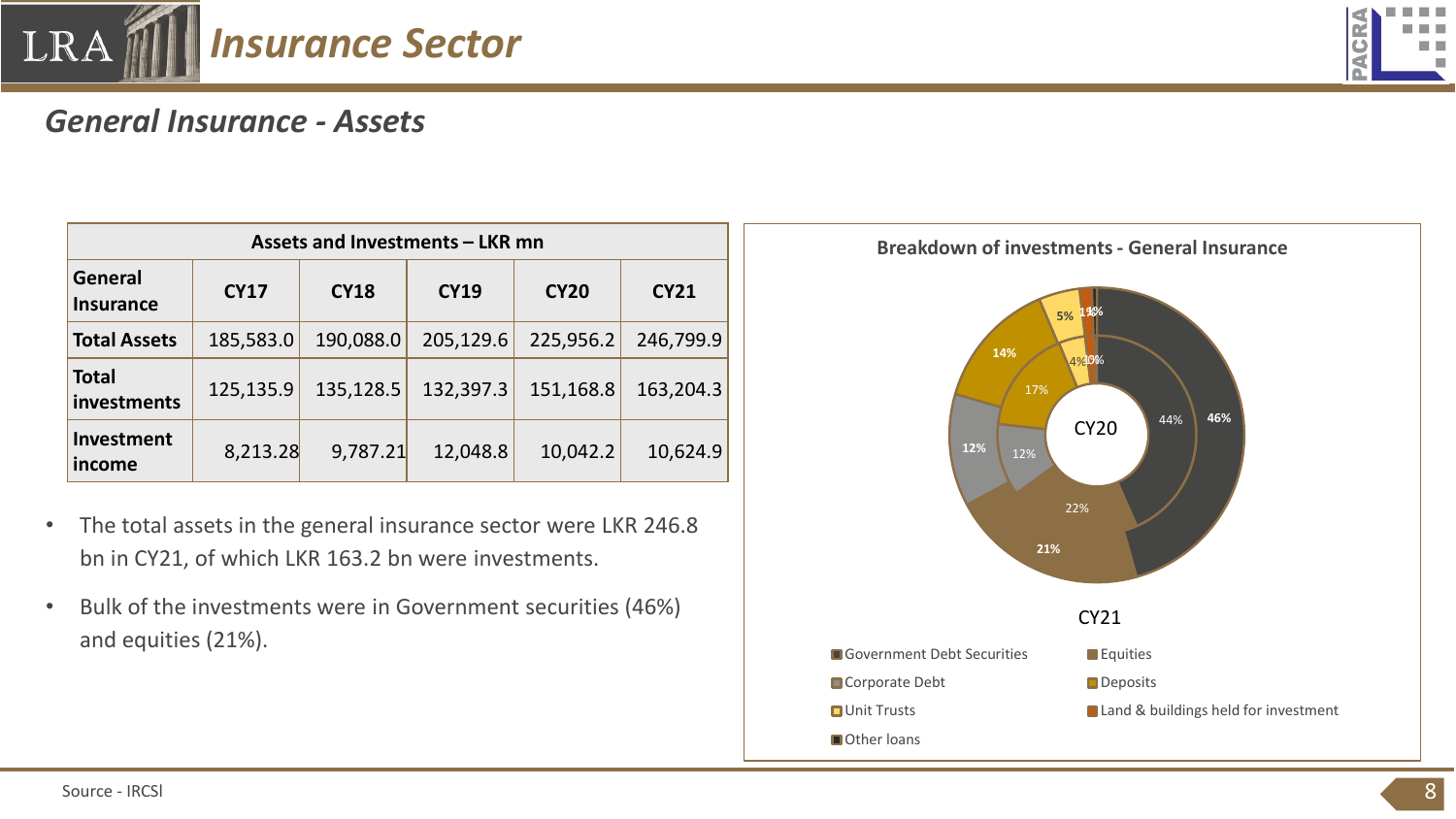

## *Life Insurance - assets*

| Assets and Investments - LKR mn |             |             |              |              |              |  |  |  |  |  |  |
|---------------------------------|-------------|-------------|--------------|--------------|--------------|--|--|--|--|--|--|
| Life<br><b>Insurance</b>        | <b>CY17</b> | <b>CY18</b> | <b>CY 19</b> | <b>CY 20</b> | <b>CY 21</b> |  |  |  |  |  |  |
| <b>Total Assets</b>             | 185,583.0   | 190,088.0   | 485,121.0    | 563,768.5    | 632,963.2    |  |  |  |  |  |  |
| <b>Total</b><br>investments     | 126,634.9   | 136,482.6   | 437,687.2    | 509,248.6    | 569,401.3    |  |  |  |  |  |  |
| Investment<br>income            | 34,102.3    | 37,026.6    | 42,859.0     | 45,774.0     | 54,249.4     |  |  |  |  |  |  |

- The total assets in the life insurance sector were LKR 633.0 bn in CY21, of which LKR 569.4 bn were investments.
- In this sector too, bulk of the investments were in Government securities (46%) and while corporate debt accounted 24% of the total investments.

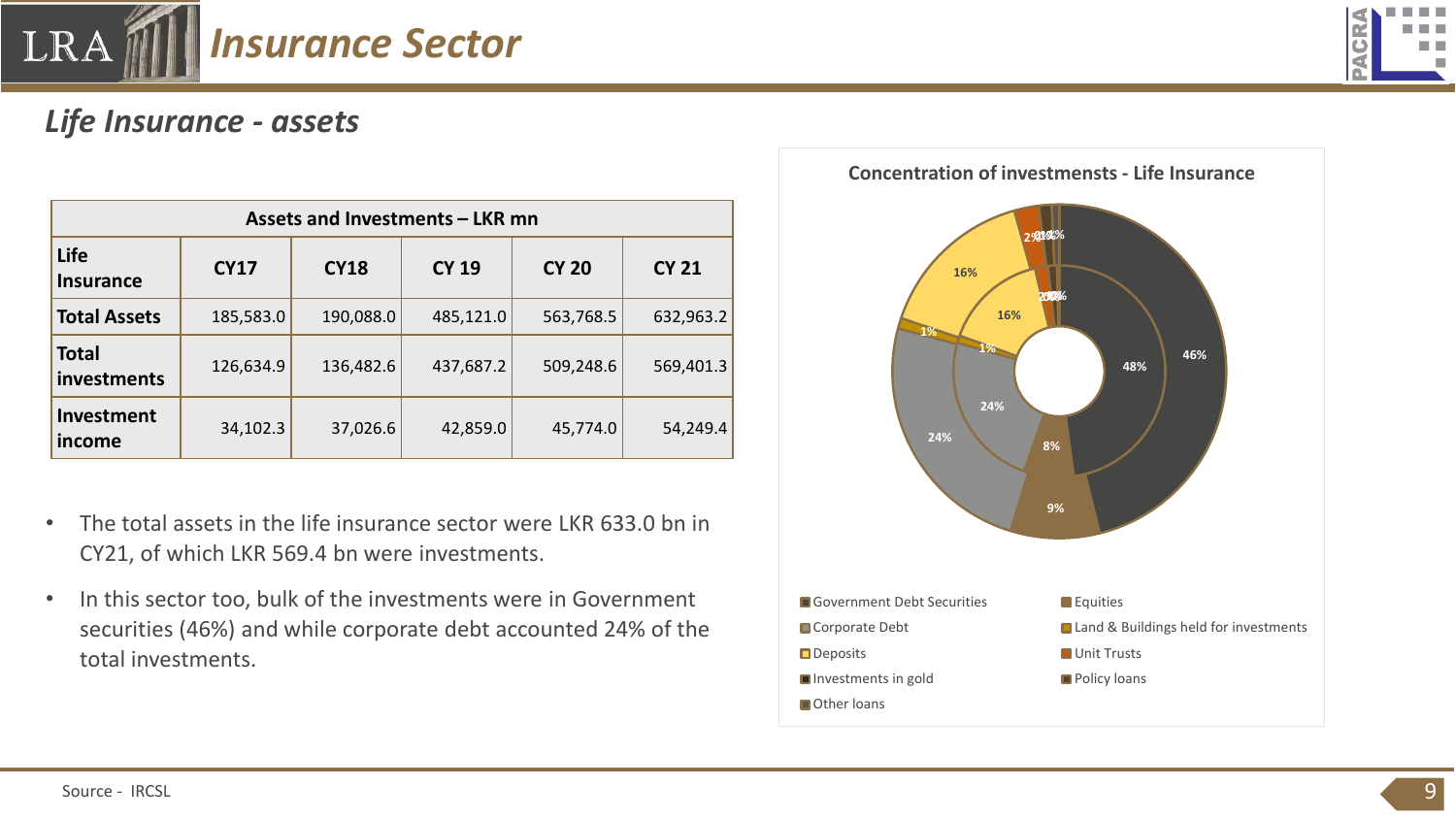



## *General Insurance companies*

|                  | <b>CY17</b>   |       |                            | <b>CY18</b> |        |                            | <b>CY19</b>   |                |                            | <b>CY20</b>   |                 |                            |
|------------------|---------------|-------|----------------------------|-------------|--------|----------------------------|---------------|----------------|----------------------------|---------------|-----------------|----------------------------|
| <b>Insurer</b>   | Premium       |       | <b>Growth Market Share</b> | Premium     |        | <b>Growth Market Share</b> | Premium       |                | <b>Growth Market Share</b> | Premium       |                 | <b>Growth Market Share</b> |
|                  | <b>LKR Mn</b> | (%)   | (%)                        | LKR Mn      | (%)    | (%)                        | <b>LKR Mn</b> | (%)            | (%)                        | <b>LKR Mn</b> | (%)             | (%)                        |
| <b>SLIC</b>      | 18,355,361    | 21    | 19.65                      | 17,916,274  | $-2$   | 17.81                      | 18, 162, 766  | $\mathbf{1}$   | 16.87                      | 19,370,895    | $7\overline{ }$ | 18.4                       |
| Ceylinco Gen.    | 17,012,087    | 11    | 18.22                      | 18,137,933  | 7      | 18.03                      | 18,401,405    | 1              | 17.09                      | 18,680,545    | $\mathbf{2}$    | 17.74                      |
| Allianz Gen.     | 5,956,142     | 40    | 6.38                       | 17,983,748  | 202    | 17.88                      | 18,095,258    | $\mathbf{1}$   | 16.8                       | 13,852,829    | $-23$           | 13.16                      |
| <b>NITF</b>      | 8,114,412     | 26    | 8.69                       | 9,644,901   | 19     | 9.59                       | 13,358,203    | 39             | 12.4                       | 12,051,251    | $-10$           | 11.45                      |
| Fairfirst        | 9,610,990     | 307   | 10.29                      | 10,980,850  | 14     | 10.92                      | 11,247,669    | $\overline{2}$ | 10.44                      | 11,937,480    | 6               | 11.34                      |
| People's         | 4,587,432     | 10    | 4.91                       | 5,354,368   | 17     | 5.32                       | 5,694,164     | 6              | 5.29                       | 5,686,757     | 0               | 5.4                        |
| LOLC Gen.        | 3,795,106     | 23    | 4.06                       | 4,318,721   | 14     | 4.29                       | 4,954,896     | 15             | 4.6                        | 5,612,895     | 13              | 5.33                       |
| Continental      | 3,892,780     | 26    | 4.17                       | 4,545,405   | 17     | 4.52                       | 5,002,548     | 10             | 4.65                       | 4,808,965     | -4              | 4.57                       |
| HNB Gen.         | 3,662,008     | 23    | 3.92                       | 4,062,171   | 11     | 4.04                       | 4,394,457     | $8\phantom{1}$ | 4.08                       | 4,583,235     | $\overline{4}$  | 4.35                       |
| Cooperative Gen. | 2,966,679     | 23    | 3.18                       | 3,692,397   | 24     | 3.67                       | 4,192,960     | 14             | 3.89                       | 4,274,397     | $\overline{2}$  | 4.06                       |
| Amana Gen.       | 1,686,270     | 14    | 1.81                       | 1,841,067   | 9      | 1.83                       | 1,621,461     | $-12$          | 1.51                       | 1,639,021     | $\mathbf{1}$    | 1.56                       |
| Orient           | 1,179,000     | 45    | 1.26                       | 1,376,398   | 17     | 1.37                       | 1,564,902     | 14             | 1.45                       | 1,628,153     | 4               | 1.55                       |
| Sanasa Gen.      | 569,509       | 48    | 0.61                       | 732,379     | 29     | 0.73                       | 898,079       | 23             | 0.83                       | 898,724       | $\mathbf{0}$    | 0.85                       |
| <b>MBSL</b>      | 260,806       | $-73$ | 0.28                       | $-512$      | $-100$ | 0                          | 95,979        | $-18853$       | 0.09                       | 250,976       | 161             | 0.24                       |
| Janashakthi Gen. | 11,740,185    | 16    | 12.57                      |             |        |                            |               |                |                            |               |                 |                            |
| <b>Total</b>     | 93,388,766    |       | 100                        | 100,586,101 |        | 100                        | 107,684,747   |                | 100                        | 105,276,123   |                 | 100                        |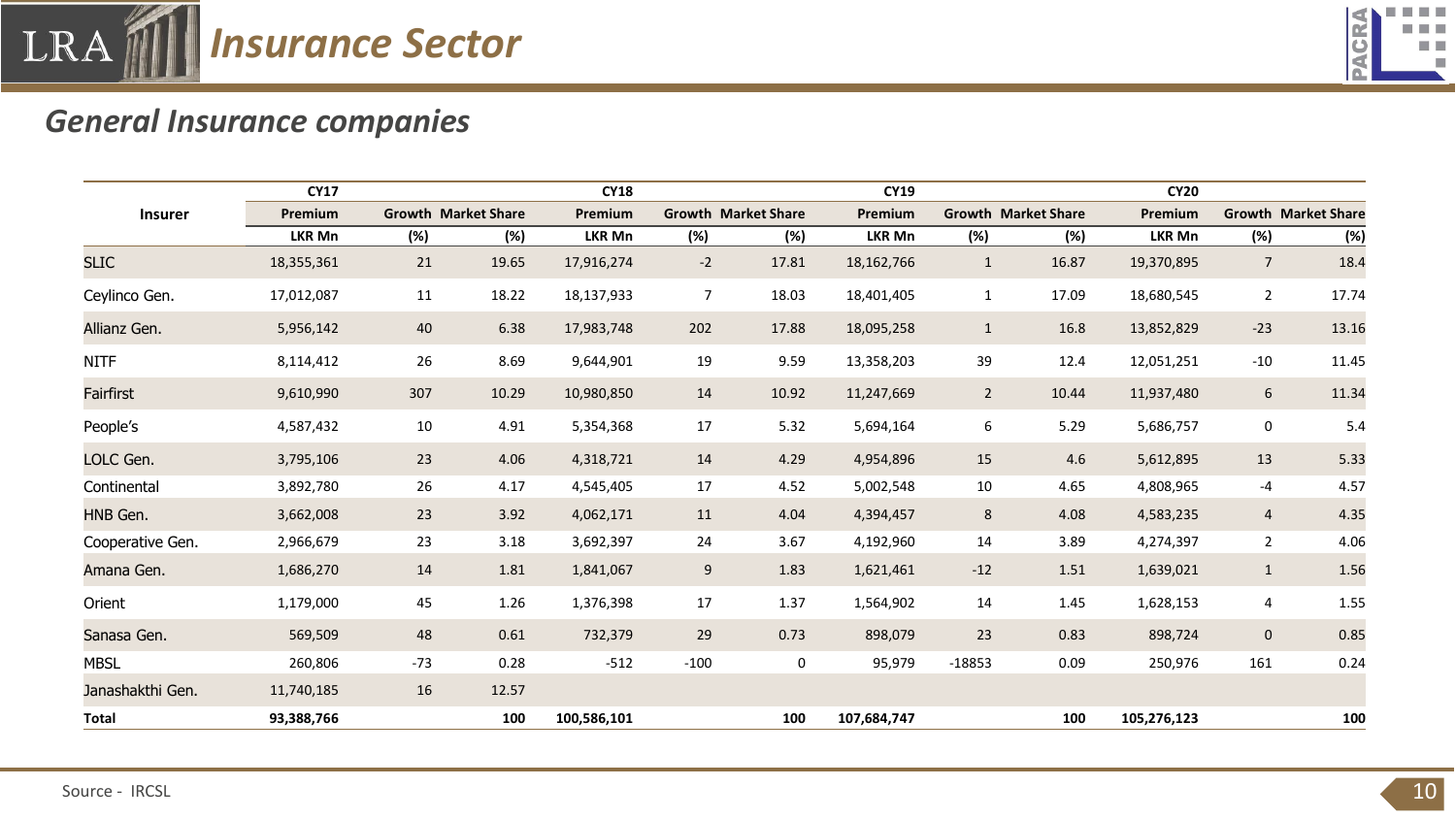



# *General Insurance – Large Companies*

|                          |                                                 |                                              |      | <b>CY20</b>                                  |                                          |                                                     |                                              |
|--------------------------|-------------------------------------------------|----------------------------------------------|------|----------------------------------------------|------------------------------------------|-----------------------------------------------------|----------------------------------------------|
| <b>Insurance Company</b> | <b>Gross Written</b><br><b>Premium - LKR mn</b> | <b>Growth in CY20</b><br><b>Market Share</b> |      | <b>Investments + cash</b><br>& bank - LKR mn | Investment<br>$Income-$<br><b>LKR mn</b> | <b>Underwriting</b><br>$results -$<br><b>LKR mn</b> | Shareholders'<br>equity $-$<br><b>LKR mn</b> |
| <b>SLIC</b>              | 19,370.90                                       | 7%                                           | 26%  | 34,898.54                                    | 2,618.47                                 | 1,349.94                                            | 46,880.27                                    |
| Ceylinco Gen.            | 18,680.55                                       | 2%                                           | 25%  | 15,297.96                                    | 1,256.48                                 | 5,056.47                                            | 12,972.65                                    |
| Allianz Gen.             | 13,852.83                                       | $-23%$                                       | 18%  | 18,391.18                                    | 1,477.14                                 | 4,073.84                                            | 11,728.31                                    |
| NITF                     | 12,051.25                                       | $-10%$                                       | 16%  | 948.27                                       | 1,139.28                                 | 6,861.26                                            | (3,563.00)                                   |
| Fairfirst                | 11,937.48                                       | 6%                                           | 16%  | 9,793.20                                     | 715.51                                   | 162.14                                              | 6,304.51                                     |
| <b>Total</b>             | 75,893.00                                       |                                              | 100% | 79,329.15                                    | 7,206.87                                 | 17,503.66                                           | 74,322.74                                    |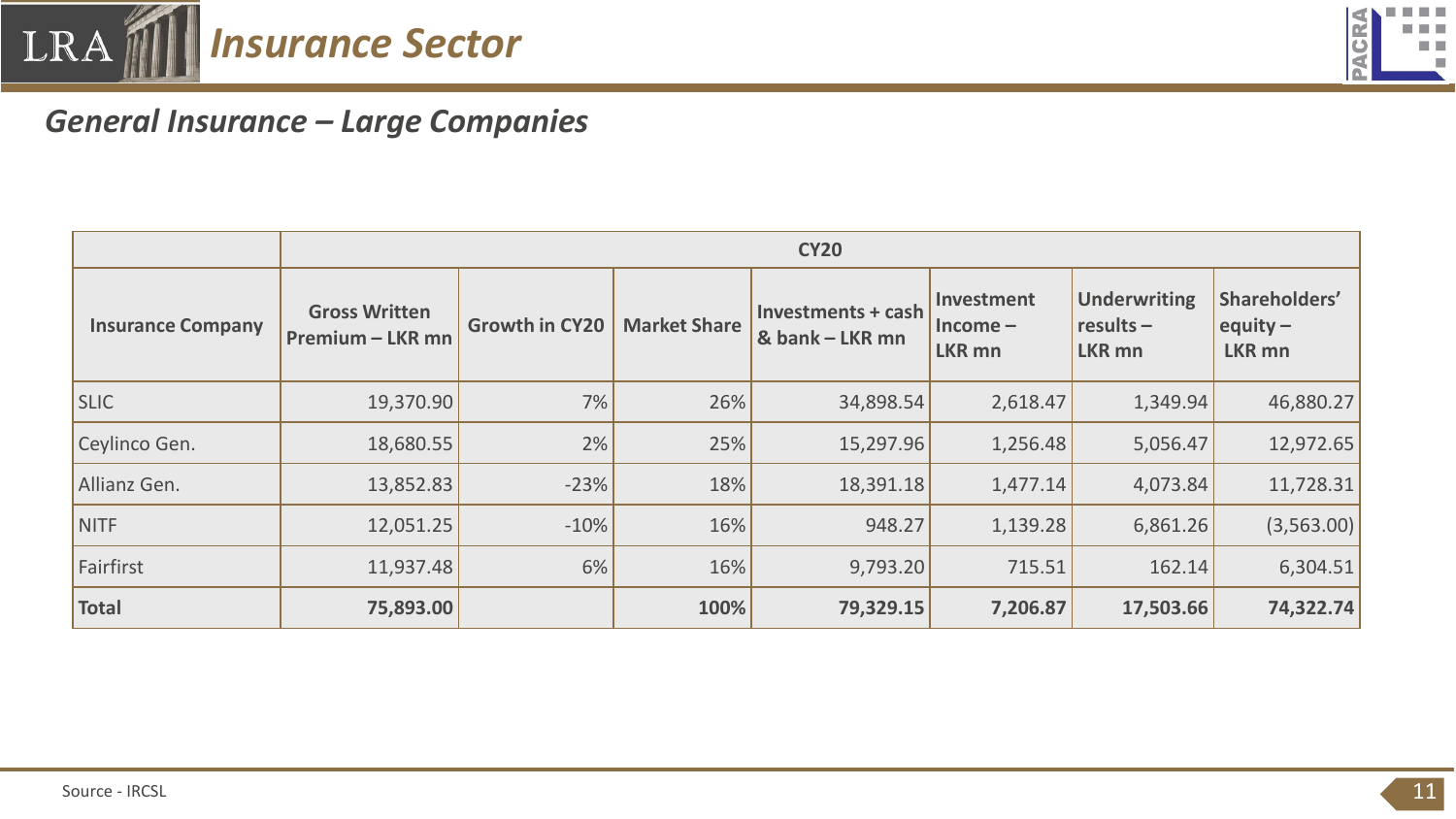



#### *General Insurance – Large Companies*

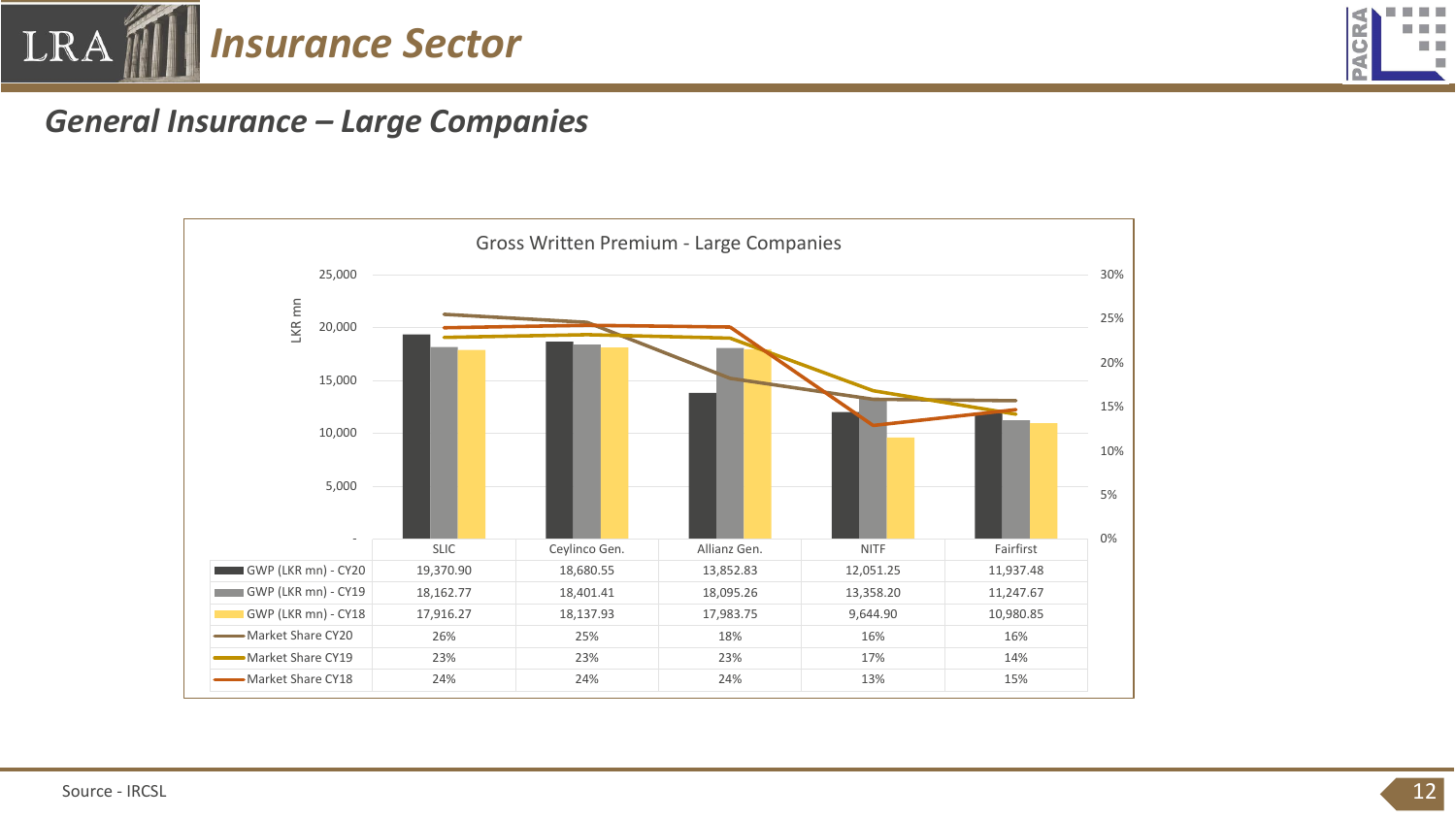![](_page_12_Picture_0.jpeg)

![](_page_12_Picture_1.jpeg)

#### *General Insurance – Medium Companies*

|                          |                                                                   |       |                     | <b>CY20</b>                              |                                           |                                                     |                                              |  |
|--------------------------|-------------------------------------------------------------------|-------|---------------------|------------------------------------------|-------------------------------------------|-----------------------------------------------------|----------------------------------------------|--|
| <b>Insurance Company</b> | <b>Gross Written</b><br>Growth in CY20<br><b>Premium - LKR mn</b> |       | <b>Market Share</b> | Investments +<br>cash & bank - LKR<br>mn | Investment<br>$Income -$<br><b>LKR mn</b> | <b>Underwriting</b><br>$results -$<br><b>LKR mn</b> | Shareholders'<br>equity $-$<br><b>LKR mn</b> |  |
| People's                 | 5,686.76                                                          | 0%    | 20%                 | 8,537.36                                 | 751.89                                    | 2,044.55                                            | 4,598.57                                     |  |
| LOLC Gen.                | 5,612.90                                                          | 13%   | 20%                 | 6,890.74                                 | 480.34                                    | 2,760.30                                            | 3,124.39                                     |  |
| Continental              | 4,808.96                                                          | $-4%$ | 17%                 | 5,564.57                                 | 433.87                                    | 1,591.67                                            | 2,897.71                                     |  |
| HNB Gen.                 | 4,583.23                                                          | 4%    | 16%                 | 4,608.93                                 | 367.96                                    | 1,334.62                                            | 2,083.24                                     |  |
| Cooperative Gen.         | 4,274.40                                                          | 2%    | 15%                 | 4,589.48                                 | 448.93                                    | 1,406.20                                            | 3,418.86                                     |  |
| Amana Gen.               | 1,639.02                                                          | 1%    | 6%                  | 839.04                                   | 76.70                                     | 497.91                                              | 1,508.41                                     |  |
| Orient                   | 1,628.15                                                          | 4%    | 6%                  | 1,859.88                                 | 133.68                                    | 505.05                                              | 1,016.32                                     |  |
| <b>Total</b>             | 28,233.42                                                         |       | 100%                | 32,889.99                                | 2,693.37                                  | 10,140.29                                           | 18,647.49                                    |  |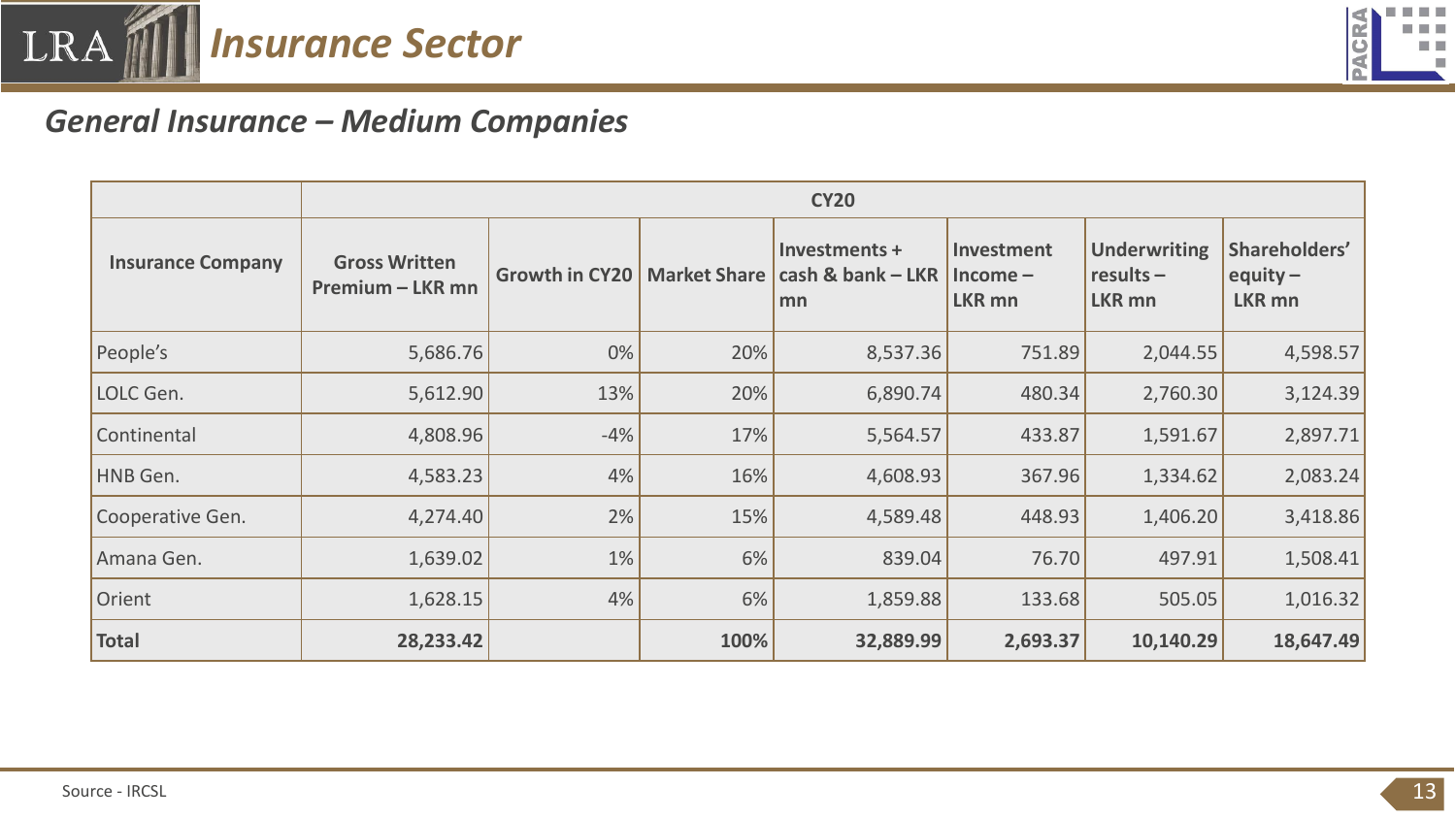![](_page_13_Picture_0.jpeg)

![](_page_13_Picture_1.jpeg)

#### *General Insurance – Medium Companies*

![](_page_13_Figure_3.jpeg)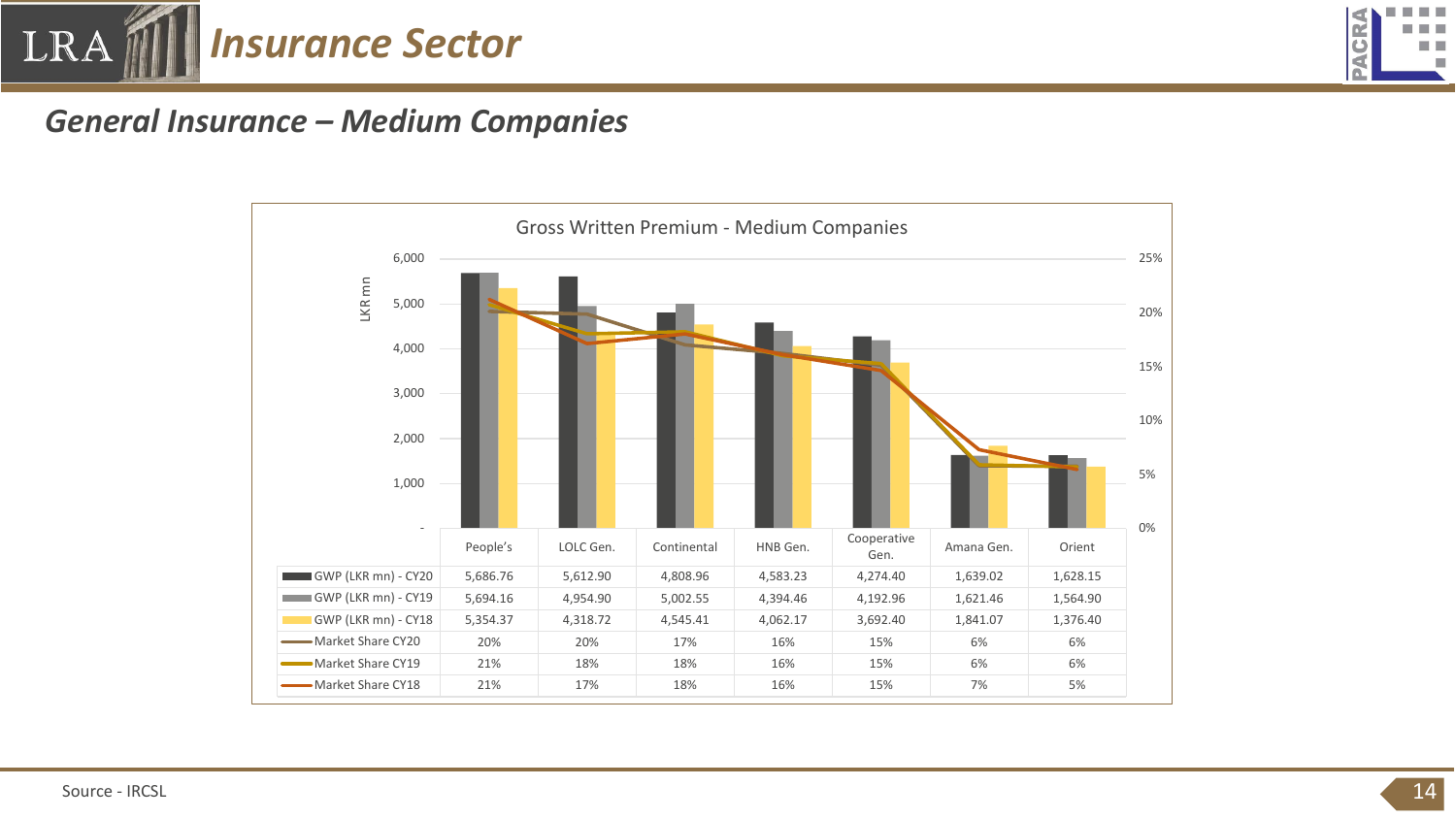![](_page_14_Picture_0.jpeg)

![](_page_14_Picture_1.jpeg)

## *General Insurance – Small Companies*

|                          |                                             | <b>CY20</b>           |                     |                                          |                                    |                                              |                                       |  |  |  |  |  |
|--------------------------|---------------------------------------------|-----------------------|---------------------|------------------------------------------|------------------------------------|----------------------------------------------|---------------------------------------|--|--|--|--|--|
| <b>Insurance Company</b> | <b>Gross Written</b><br>Premium - LKR<br>mn | <b>Growth in CY20</b> | <b>Market Share</b> | Investments +<br>cash & bank - LKR<br>mn | Investment<br>$Income -$<br>LKR mn | <b>Underwriting</b><br>$results -$<br>LKR mn | Shareholders'<br>equity $-$<br>LKR mn |  |  |  |  |  |
| Sanasa Gen.              | 898.72                                      | 0%                    | 78%                 | 915.34                                   | 58.20                              | 465.98                                       | 790.50                                |  |  |  |  |  |
| <b>MBSL</b>              | 250.98                                      | 161%                  | 22%                 | 1,200.54                                 | 83.73                              | 37.33                                        | 641.20                                |  |  |  |  |  |
| <b>Total</b>             | 1,149.70                                    |                       | 100%                | 2,115.88                                 | 141.93                             | 503.31                                       | 1,431.70                              |  |  |  |  |  |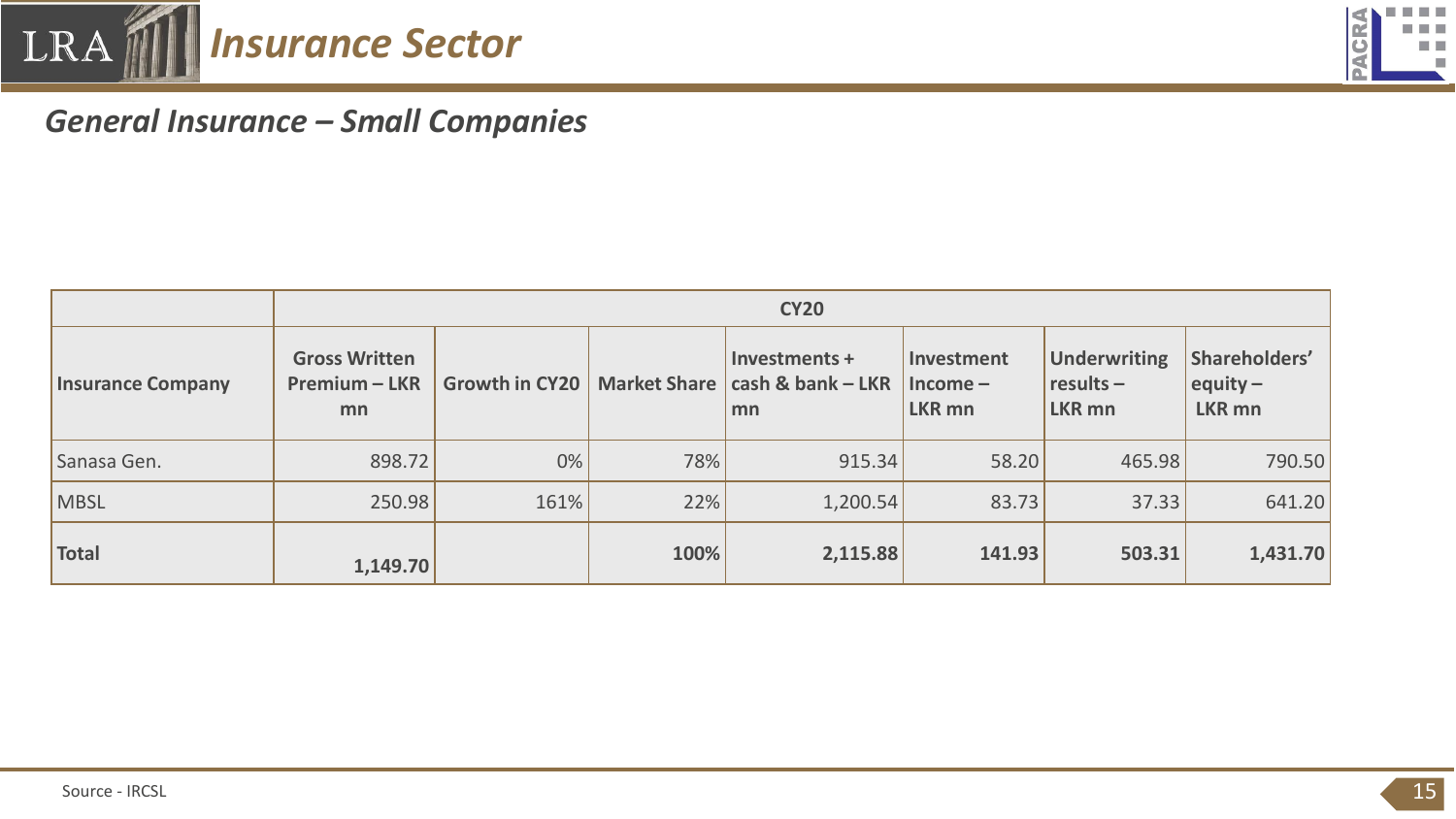![](_page_15_Picture_0.jpeg)

![](_page_15_Picture_1.jpeg)

#### *General Insurance – Small Companies*

![](_page_15_Figure_3.jpeg)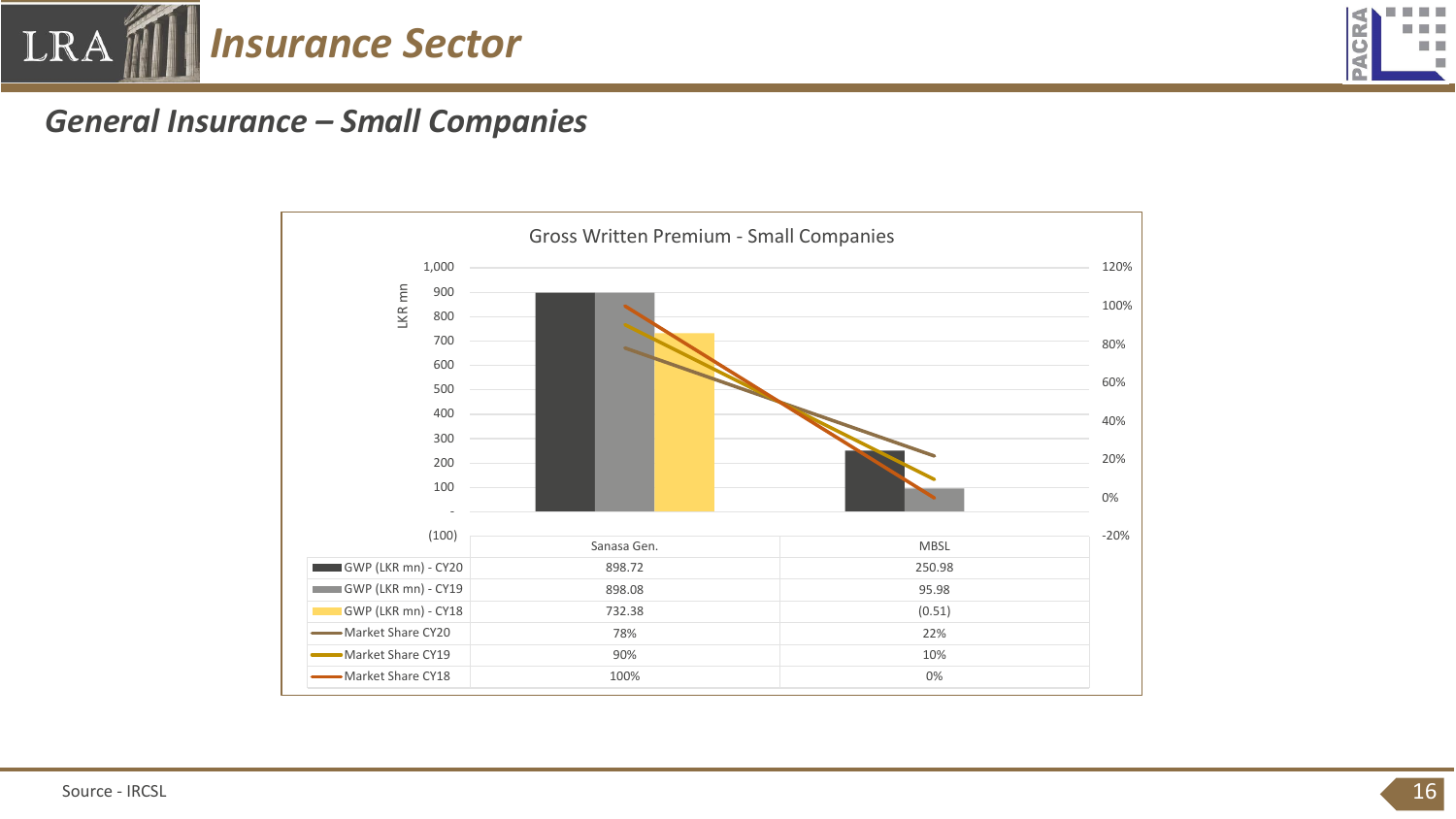![](_page_16_Picture_0.jpeg)

![](_page_16_Picture_1.jpeg)

# *Life Insurance companies*

|                   | <b>CY17</b>   |        |                     | <b>CY18</b> |                |                     | <b>CY19</b>    |                |                     | <b>CY20</b>   |                |                     |
|-------------------|---------------|--------|---------------------|-------------|----------------|---------------------|----------------|----------------|---------------------|---------------|----------------|---------------------|
| <b>Insurer</b>    | Premium       | Growth | <b>Market Share</b> | Premium     | Growth         | <b>Market Share</b> | <b>Premium</b> | Growth         | <b>Market Share</b> | Premium       | Growth         | <b>Market Share</b> |
|                   | <b>LKR Mn</b> | (%)    | (%)                 | LKR Mn      | (%)            | (%)                 | LKR Mn         | (%)            | (%)                 | <b>LKR Mn</b> | (%)            | (%)                 |
| Ceylinco Life     | 15,765        | 5      | 22.03               | 17,813      | 13             | 22.18               | 18,719         | 5 <sup>1</sup> | 21.08               | 22,076        | 18             | 21.44               |
| <b>SLIC</b>       | 12,517        | 5      | 17.49               | 13,206      | 6              | 16.45               | 14,820         | 12             | 16.69               | 19,258        | 30             | 18.7                |
| Softlogic life    | 7,531         | 34     | 10.52               | 10,006      | 33             | 12.46               | 12,531         | 25             | 14.11               | 15,660        | 25             | 15.21               |
| AIA Life          | 11,511        | 14     | 16.08               | 12,739      | 11             | 15.87               | 13,848         | 9              | 15.6                | 14,050        | $\mathbf{1}$   | 13.64               |
| <b>Union Life</b> | 10,118        | 22     | 14.14               | 11,244      | 11             | 14                  | 11,648         | $\overline{4}$ | 13.12               | 13,109        | 13             | 12.73               |
| <b>HNB Life</b>   | 3,964         | 12     | 5.54                | 4,421       | 12             | 5.51                | 5,175          | 17             | 5.83                | 5,487         | 6              | 5.33                |
| Janashakthi Life  | 2,903         | $-1$   | 4.06                | 3,009       | $\overline{a}$ | 3.75                | 3,512          | 17             | 3.96                | 3,767         | $\overline{7}$ | 3.66                |
| LOLC Life         | 2,467         | 30     | 3.45                | 2,611       | 6              | 3.25                | 2,683          | 3              | 3.02                | 3,236         | 21             | 3.14                |
| Arpico            | 1,038         | 39     | 1.45                | 1,387       | 34             | 1.73                | 1,633          | 18             | 1.84                | 1,863         | 14             | 1.81                |
| Allianz Life      | 1,179         | 13     | 1.65                | 1,301       | 10             | 1.62                | 1,404          | 8              | 1.58                | 1,476         | 5              | 1.43                |
| Cooplife          | 627           | 34     | 0.88                | 620         | $-1$           | 0.77                | 773            | 25             | 0.87                | 775           | $\mathbf 0$    | 0.75                |
| Amana Life        | 792           | $-3$   | 1.11                | 828         | 5              | 1.03                | 851            | 3              | 0.96                | 767           | $-10$          | 0.75                |
| <b>LIC</b>        | 582           | 23     | 0.81                | 523         | $-10$          | 0.65                | 599            | 15             | 0.67                | 714           | 19             | 0.69                |
| Sanasa Life       | 454           | 24     | 0.62                | 521         | 15             | 0.65                | 537            | 3              | 0.61                | 694           | 29             | 0.67                |
| <b>MBSL</b>       | 124           | $-47$  | 0.17                | 66          | $-47$          | 0.08                | 55             | $-17$          | 0.06                | 41            | $-25$          | 0.04                |
| <b>Total</b>      | 71,571        | 13     | 100                 | 80,294      | 12             | 100                 | 88,787         | 11             | 100                 | 102,974       | 16             | 100                 |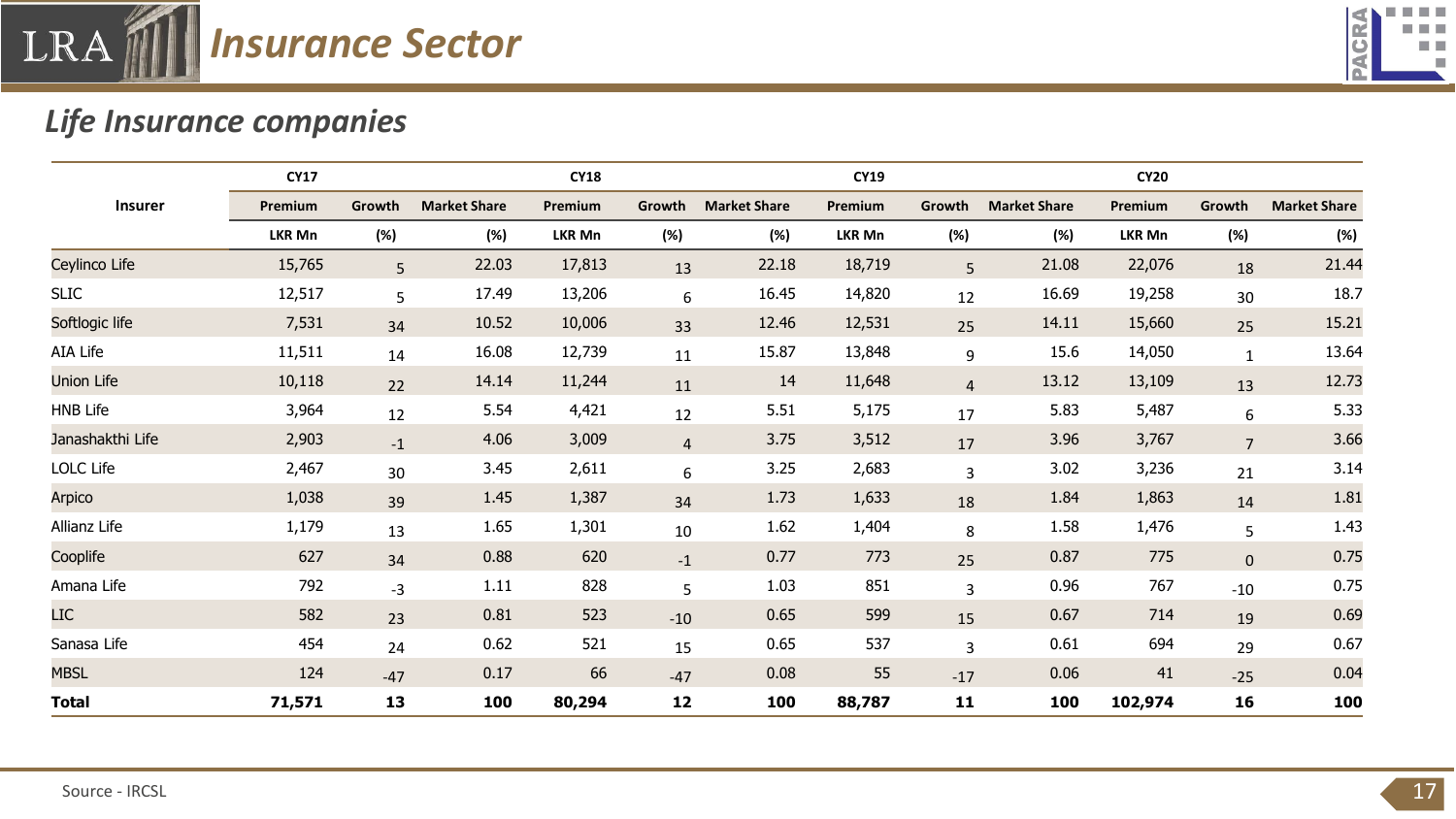![](_page_17_Picture_0.jpeg)

![](_page_17_Picture_1.jpeg)

### *Life Insurance – Large Companies*

|                          | <b>CY20</b>                                        |                       |                                                              |         |                                               |                                              |  |  |  |
|--------------------------|----------------------------------------------------|-----------------------|--------------------------------------------------------------|---------|-----------------------------------------------|----------------------------------------------|--|--|--|
| <b>Insurance Company</b> | <b>Gross Written</b><br><b>Premium - LKR</b><br>mn | <b>Growth in CY20</b> | Investments + cash<br><b>Market Share</b><br>& bank - LKR mn |         | Investment<br>$ $ Income $-$<br><b>LKR mn</b> | Shareholders'<br>equity $-$<br><b>LKR mn</b> |  |  |  |
| Ceylinco Life            | 22,076                                             | 17.94%                | 26.2%                                                        | 129,017 | 13,542                                        | 38,145                                       |  |  |  |
| <b>SLIC</b>              | 19,258                                             | 29.95%                | 22.9%                                                        | 151,577 | 13,973                                        | 14,641                                       |  |  |  |
| Softlogic life           | 15,660                                             | 24.97%                | 18.6%                                                        | 27,922  | 1,634                                         | 9,936                                        |  |  |  |
| AIA Life                 | 14,050                                             | 1.45%                 | 16.7%                                                        | 66,077  | 5,585                                         | 20,580                                       |  |  |  |
| Union Life               | 13,109                                             | 12.54%                | 15.6%                                                        | 53,316  | 4,787                                         | 15,108                                       |  |  |  |
| Total                    | 84,153                                             |                       | 100                                                          | 427,910 | 39,521                                        | 98,410                                       |  |  |  |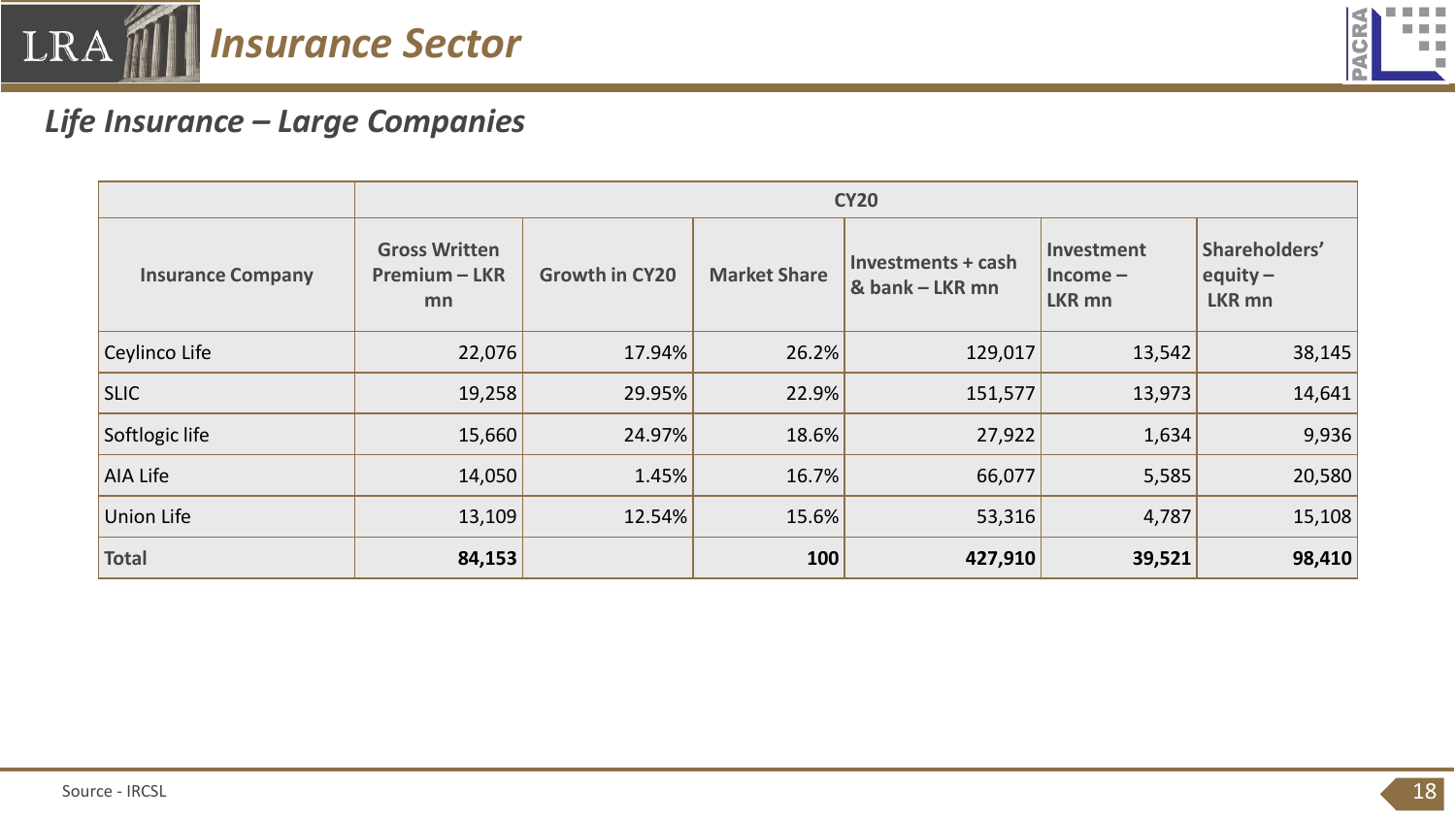![](_page_18_Picture_0.jpeg)

![](_page_18_Picture_1.jpeg)

### *Life Insurance – Large Companies*

![](_page_18_Figure_3.jpeg)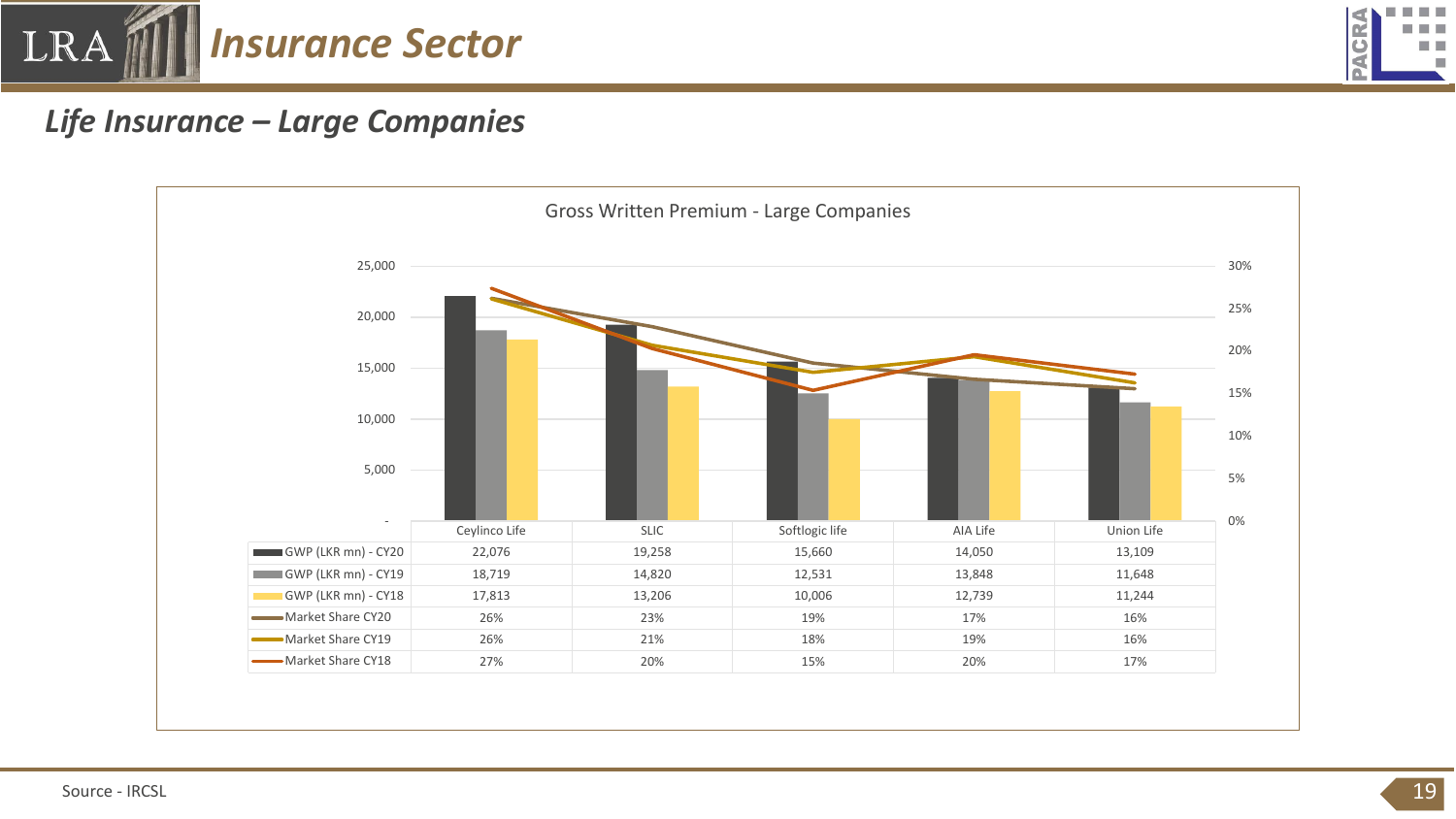![](_page_19_Picture_0.jpeg)

![](_page_19_Picture_1.jpeg)

## *Life Insurance – Medium Companies*

|                          |                                                    | <b>CY20</b>           |                     |                                       |       |                                              |  |  |  |  |
|--------------------------|----------------------------------------------------|-----------------------|---------------------|---------------------------------------|-------|----------------------------------------------|--|--|--|--|
| <b>Insurance Company</b> | <b>Gross Written</b><br><b>Premium - LKR</b><br>mn | <b>Growth in CY20</b> | <b>Market Share</b> | Investments + cash<br>& bank - LKR mn |       | Shareholders'<br>equity $-$<br><b>LKR mn</b> |  |  |  |  |
| <b>HNB</b> Life          | 5,487                                              | 6.03%                 | 34.7%               | 22,469                                | 2,125 | 7,261                                        |  |  |  |  |
| Janashakthi Life         | 3,767                                              | 7.27%                 | 23.8%               | 20,715                                | 1,885 | 9,728                                        |  |  |  |  |
| LOLC Life                | 3,236                                              | 20.65%                | 20.4%               | 7,277                                 | 533   | 1,797                                        |  |  |  |  |
| Arpico                   | 1,863                                              | 14.08%                | 11.8%               | 3,351                                 | 253   | 1,961                                        |  |  |  |  |
| <b>Allianz Life</b>      | 1,476                                              | 5.14%                 | 9.3%                | 5,929                                 | 434   | 2,081                                        |  |  |  |  |
| <b>Total</b>             | 15,830                                             |                       | 100                 | 59,741                                | 5,230 | 22,828                                       |  |  |  |  |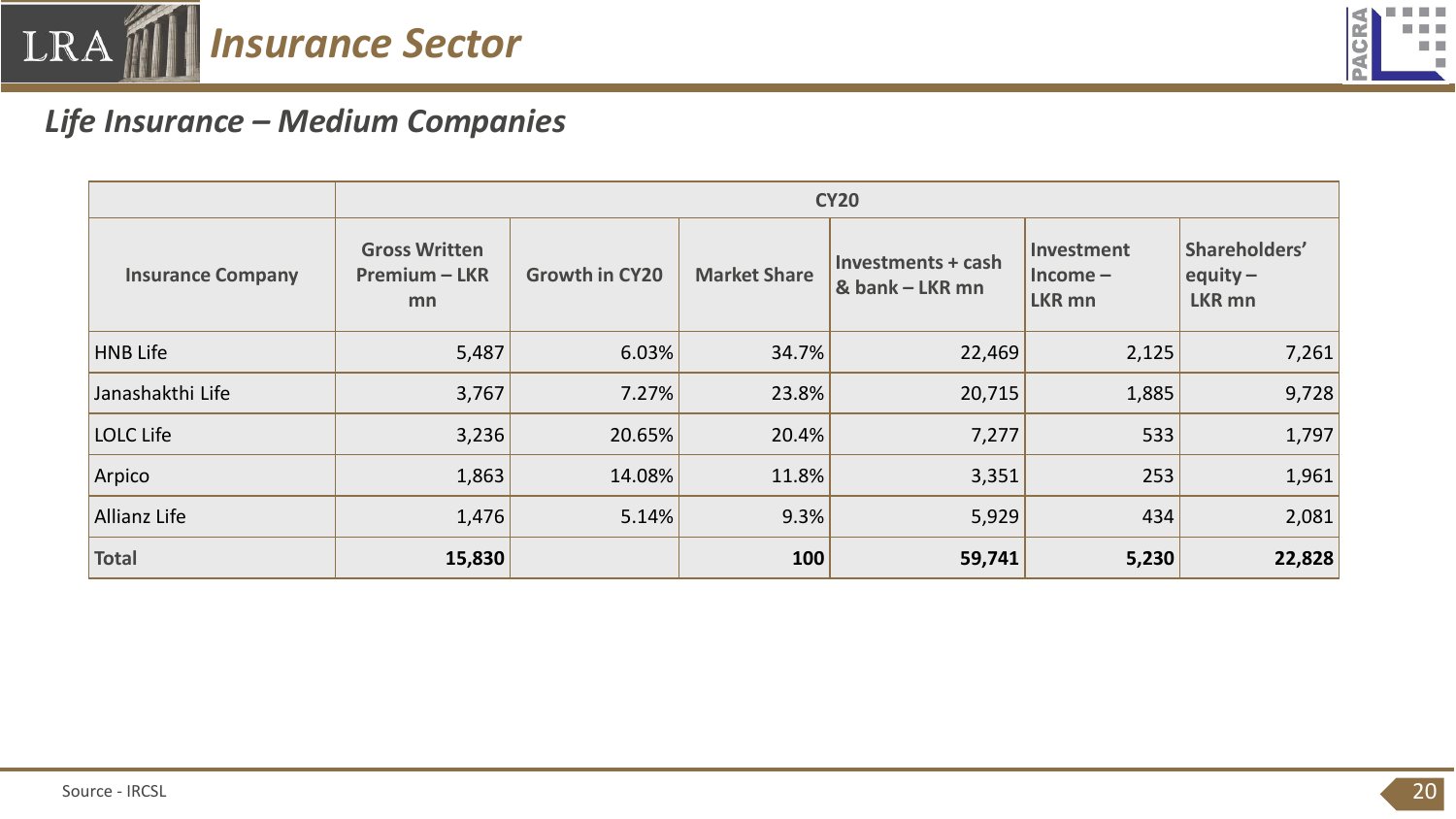![](_page_20_Picture_0.jpeg)

![](_page_20_Picture_1.jpeg)

#### *Life Insurance – Medium Companies*

![](_page_20_Figure_3.jpeg)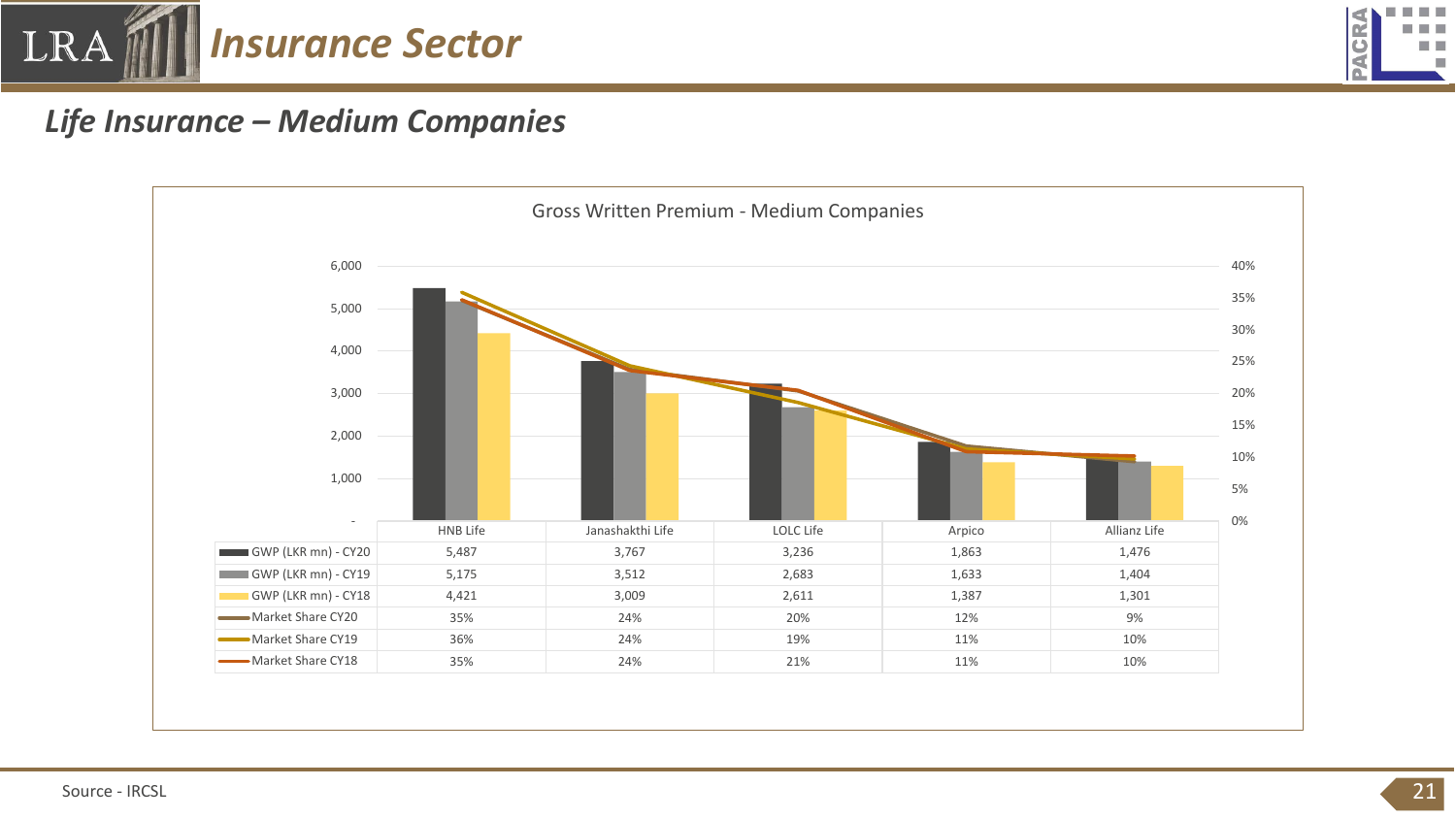![](_page_21_Picture_0.jpeg)

![](_page_21_Picture_1.jpeg)

## *Life Insurance – Small Companies*

|                          |                                                 | <b>CY20</b>           |                     |                                       |                                          |                                              |  |  |  |  |
|--------------------------|-------------------------------------------------|-----------------------|---------------------|---------------------------------------|------------------------------------------|----------------------------------------------|--|--|--|--|
| <b>Insurance Company</b> | <b>Gross Written</b><br><b>Premium - LKR mn</b> | <b>Growth in CY20</b> | <b>Market Share</b> | Investments + cash<br>& bank - LKR mn | Investment<br>$Income-$<br><b>LKR mn</b> | Shareholders'<br>equity $-$<br><b>LKR mn</b> |  |  |  |  |
| Cooplife                 | 775                                             | 0.22%                 | 25.9%               | 2,980                                 | 284                                      | 1,059                                        |  |  |  |  |
| Amana Life               | 767                                             | $(9.87)\%$            | 25.6%               | 2,801                                 | 271                                      | 460                                          |  |  |  |  |
| <b>LIC</b>               | 714                                             | 19.24%                | 23.9%               | 2,801                                 | 276                                      | 87                                           |  |  |  |  |
| Sanasa Life              | 694                                             | 29.28%                | 23.2%               | 1,523                                 | 114                                      | 1,048                                        |  |  |  |  |
| <b>MBSL</b>              | 41                                              | $(25.13)\%$           | 1.4%                | 1,042                                 | 76                                       | 603                                          |  |  |  |  |
| <b>Total</b>             | 2,991                                           |                       | 100                 | 11,147                                | 1,022                                    | 3,257                                        |  |  |  |  |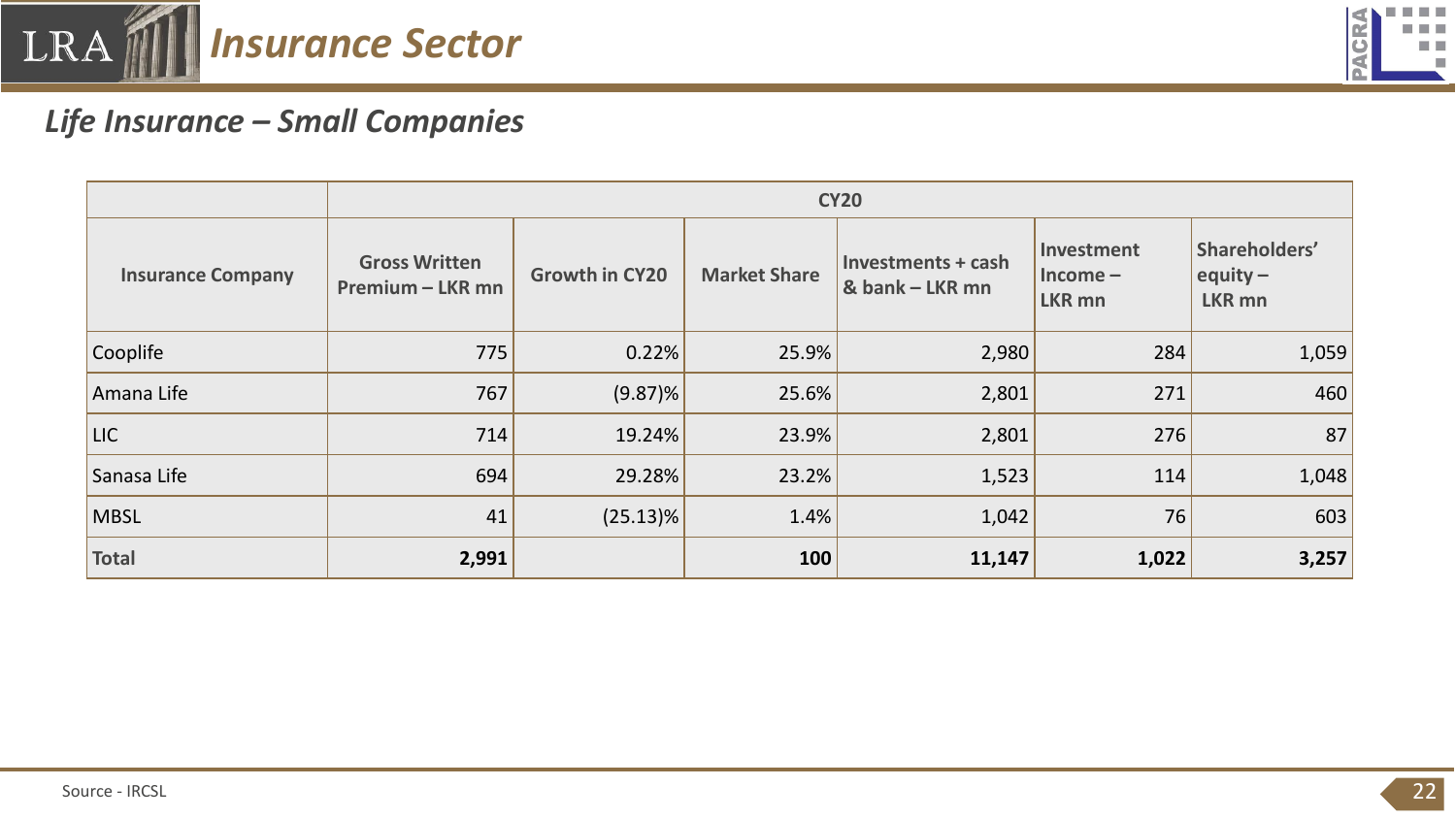![](_page_22_Picture_0.jpeg)

![](_page_22_Picture_1.jpeg)

## *Life Insurance – Small Companies*

![](_page_22_Figure_3.jpeg)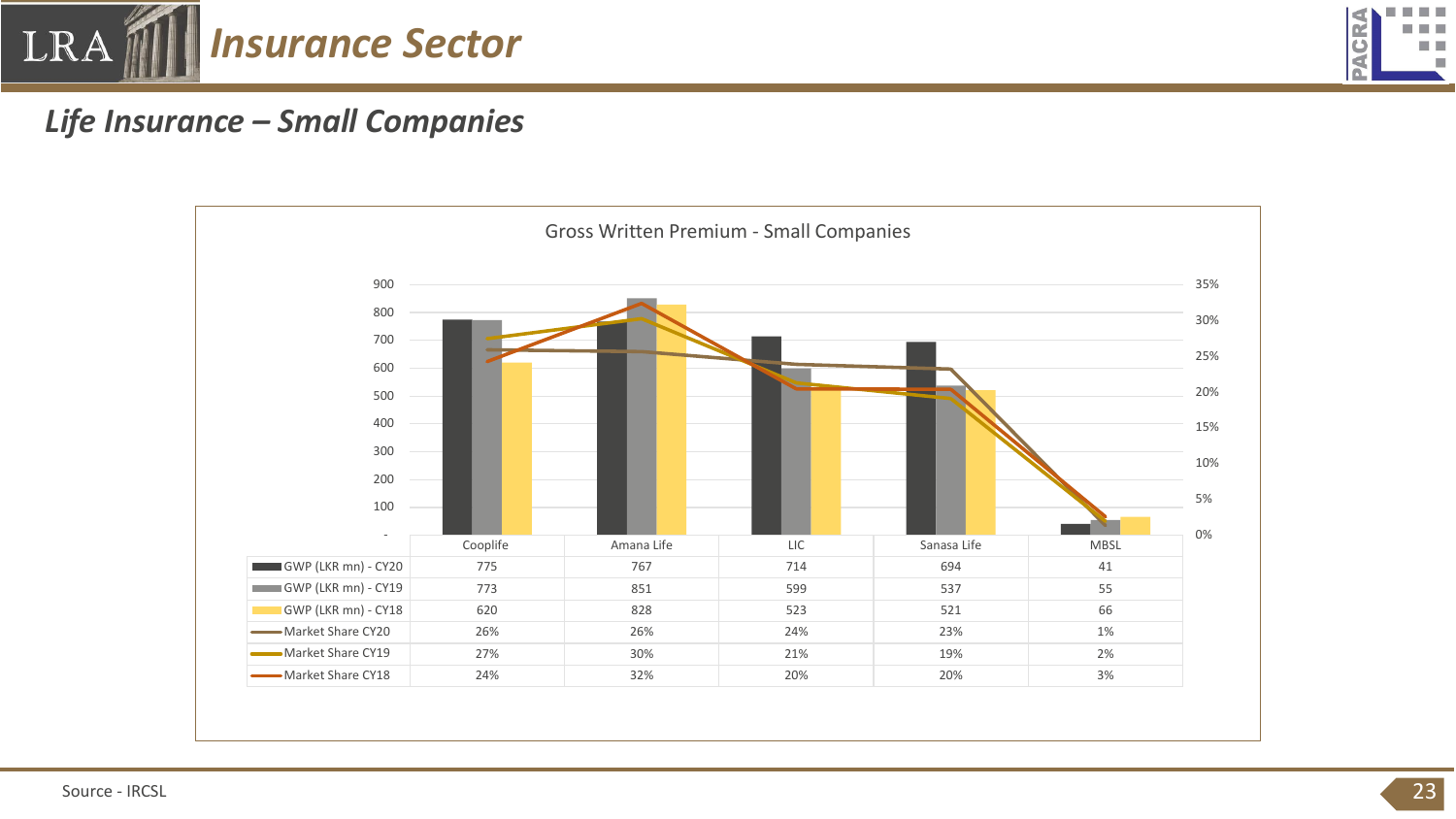![](_page_23_Picture_0.jpeg)

![](_page_23_Picture_1.jpeg)

#### *General Insurance – segmental analysis*

- Motor insurance is the most commonly subscribed form of general insurance.
- It amounts to 56% of the total GWP of the general insurance sector in CY21.
- Health and fire insurance are the next most common, with other categories, which includes Strike, riots, civil commotion and terrorism (SRCC&T) insurance making up 11% of the total GWP.

![](_page_23_Figure_6.jpeg)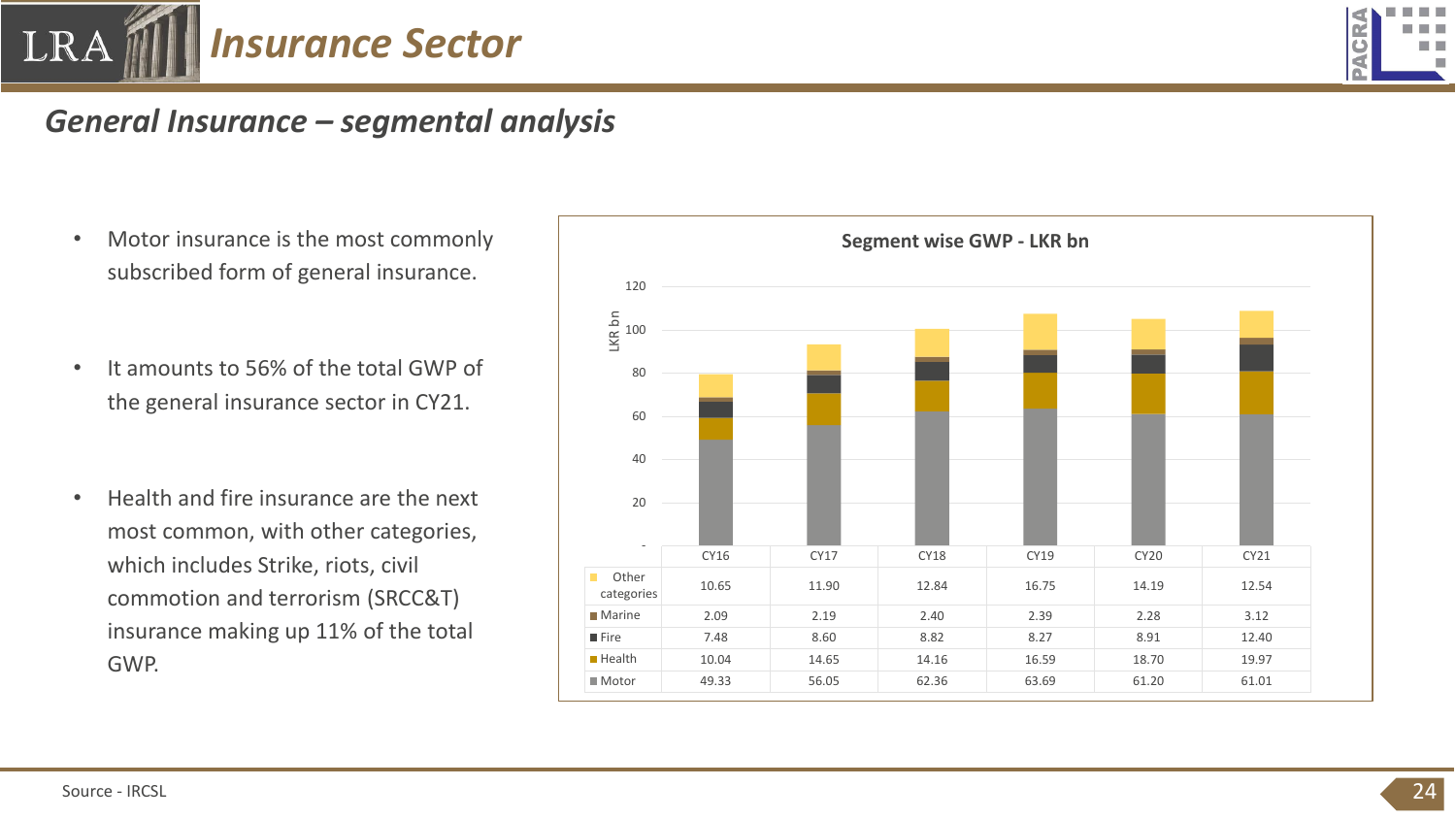![](_page_24_Picture_0.jpeg)

![](_page_24_Picture_1.jpeg)

#### *General Insurance – Reinsurance*

![](_page_24_Figure_3.jpeg)

Reinsurance GWP - LKR mn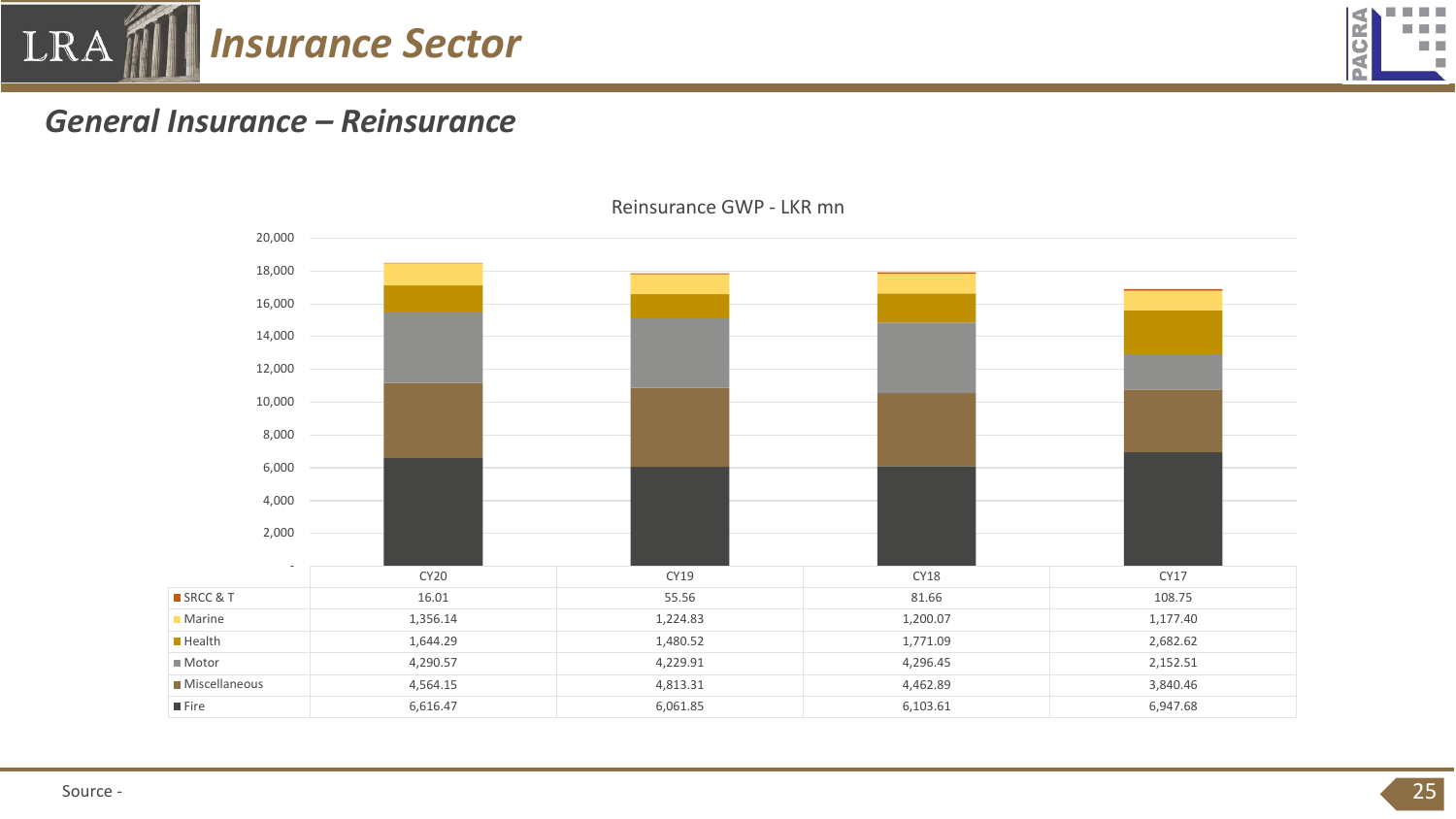![](_page_25_Picture_0.jpeg)

![](_page_25_Picture_1.jpeg)

#### *General Insurance – segmental analysis*

- common claims incurred, with LKR 26.5 bn claimed in CY21, amounting for 55% of the total claims.
- Health insurance was the next most common claimed segment, with LKR 15.19 bn claimed in CY21, amounting for 31% of the total claims.
- Total claims for CY21 was LKR 48.37 bn.
- A y-o-y decline in claims of about 26% was observed in CY20, which could be attributed to a decline in claimable incidents due to the Covid-19 lockdowns.

![](_page_25_Figure_7.jpeg)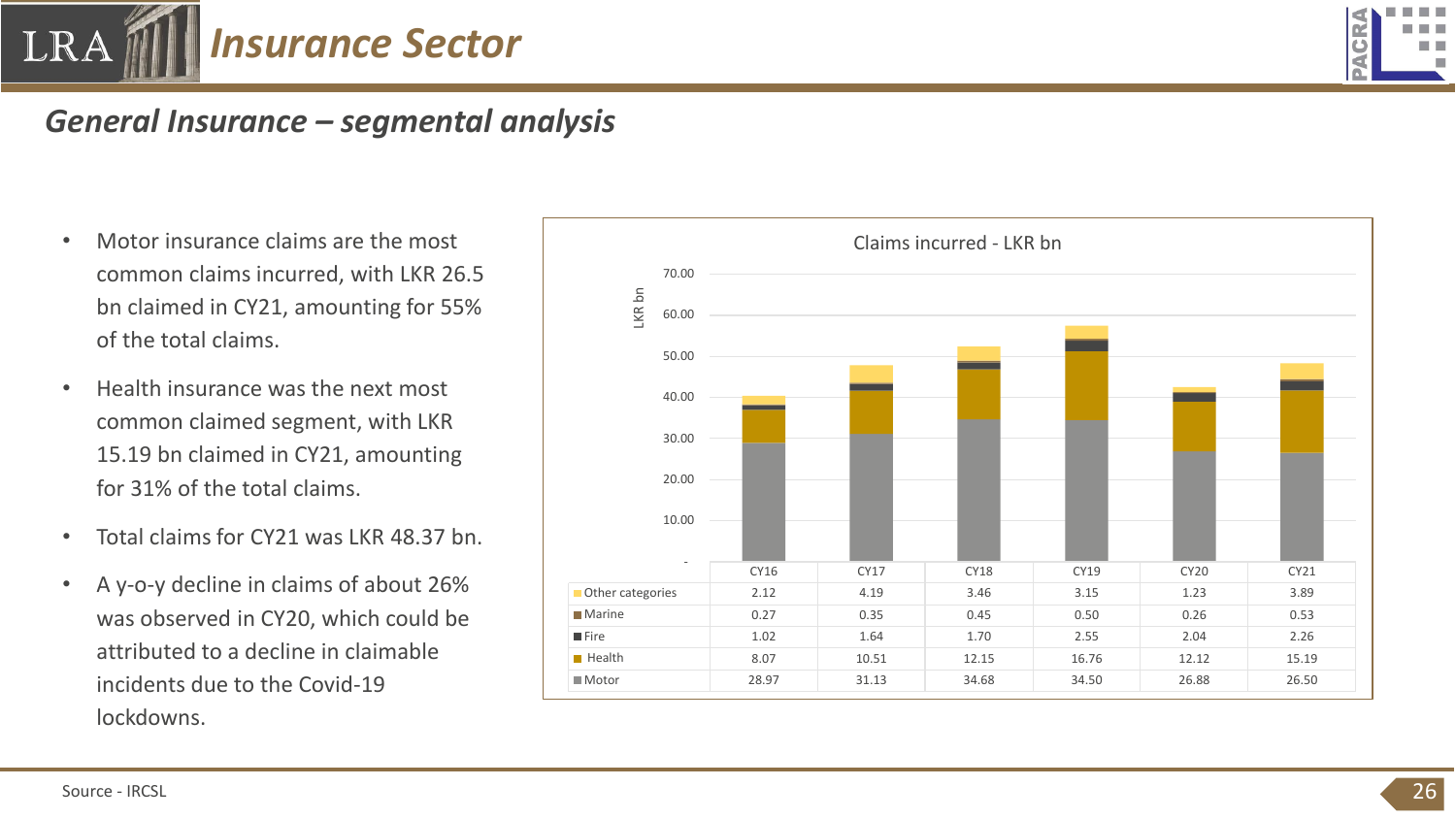![](_page_26_Picture_0.jpeg)

# ·

## *Life Insurance – Benefits Claimed*

- amounting to LKR 38 bn in CY20.
- A majority of this (58%) were as maturity benefit.
- Benefits claimed have grown from LKR 22 bn in CY16 at an annual rate of 12%, while GWP have grown by only 10% annually in the same period.

![](_page_26_Figure_6.jpeg)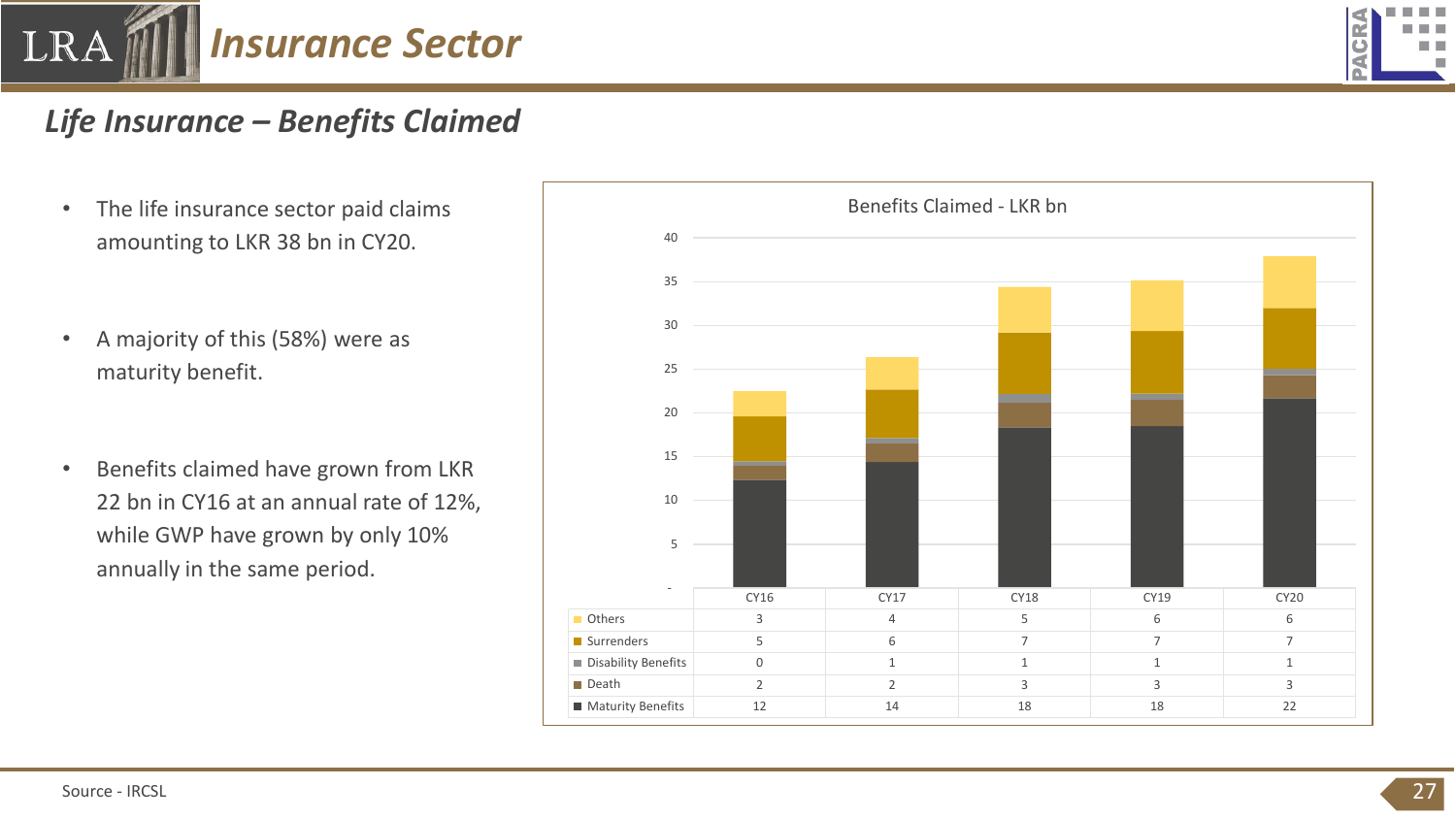![](_page_27_Picture_0.jpeg)

![](_page_27_Picture_1.jpeg)

### *General Insurance - profitability*

- The sector's underwriting result has almost doubled since CY17, it peaked at CY20 growing at more than 115% since the previous year. This peak is also observed in the profit before tax growing by 104% in the year CY20.
- This could be attributed to the reduction in claims that year due to Covid-19 lockdowns.
- The sector's investment income has grown by LKR 2.4 bn in the last 5 years, at a CAGR of ~5.3%. It peaked in CY19, and has since declined by LKR 1.6 bn.
- The GWP has grown by a CAGR of ~3% over the last 5 years, however, the growth is on a declining trend.

![](_page_27_Figure_7.jpeg)

![](_page_27_Figure_8.jpeg)

![](_page_27_Figure_9.jpeg)

![](_page_27_Figure_10.jpeg)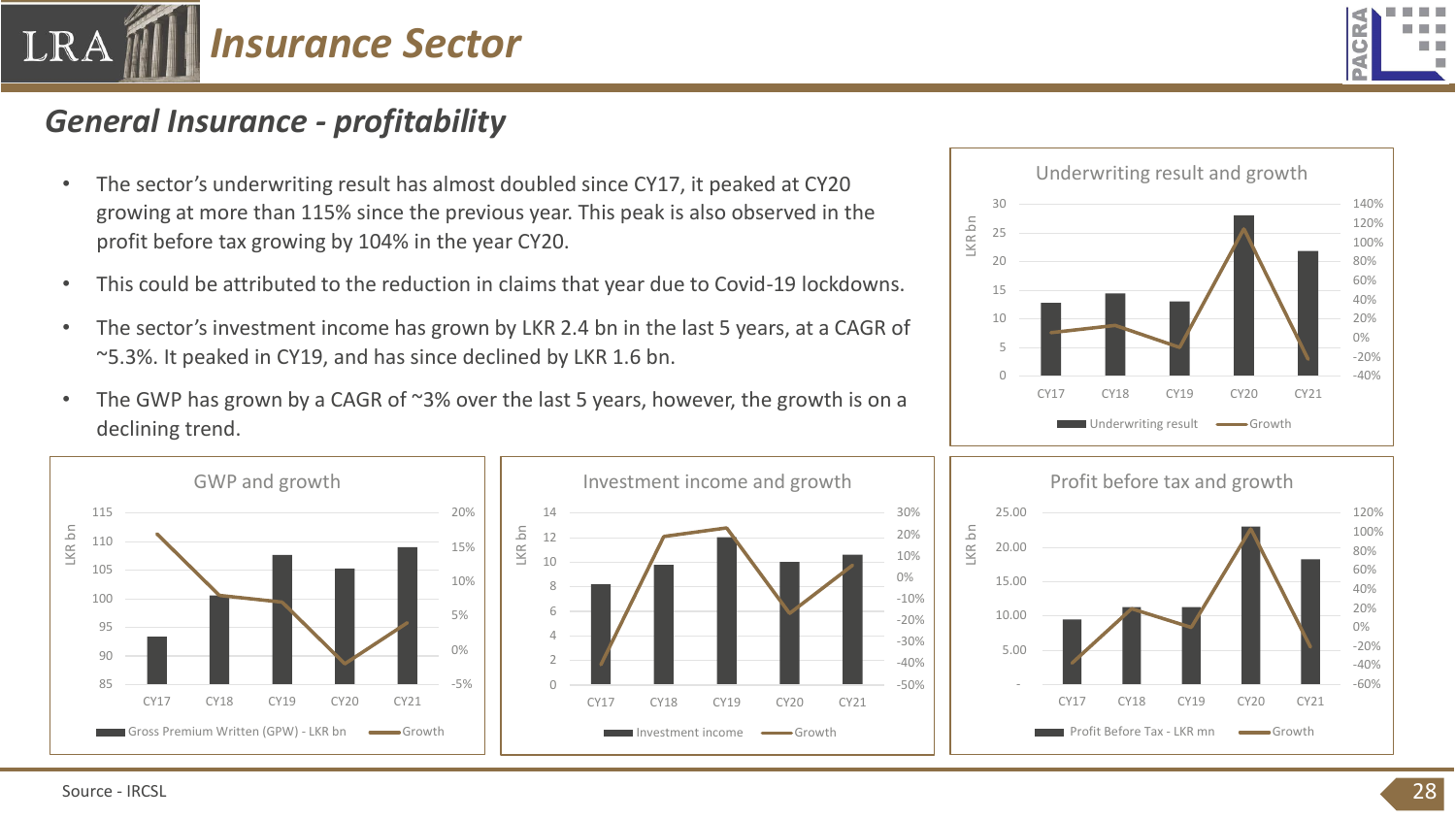![](_page_28_Picture_0.jpeg)

![](_page_28_Picture_1.jpeg)

# *Life insurance - profitability*

- The GWP has been increasing gradually since CY17 and has increased by ~74% by CY21.
- Investment income too has increased gradually over the period since CY17, and has grown by 59% from LKR 34.10 bn to LKR 54.25 bn in CY21.
- The reduction in profits since CY17 is mostly due to incremental transfers to the life insurance fund (change in contract liability)

CY17 CY18 CY19 CY20 CY21

Gross Premium Written (GPW) - LKR bn Growth

![](_page_28_Figure_6.jpeg)

![](_page_28_Figure_7.jpeg)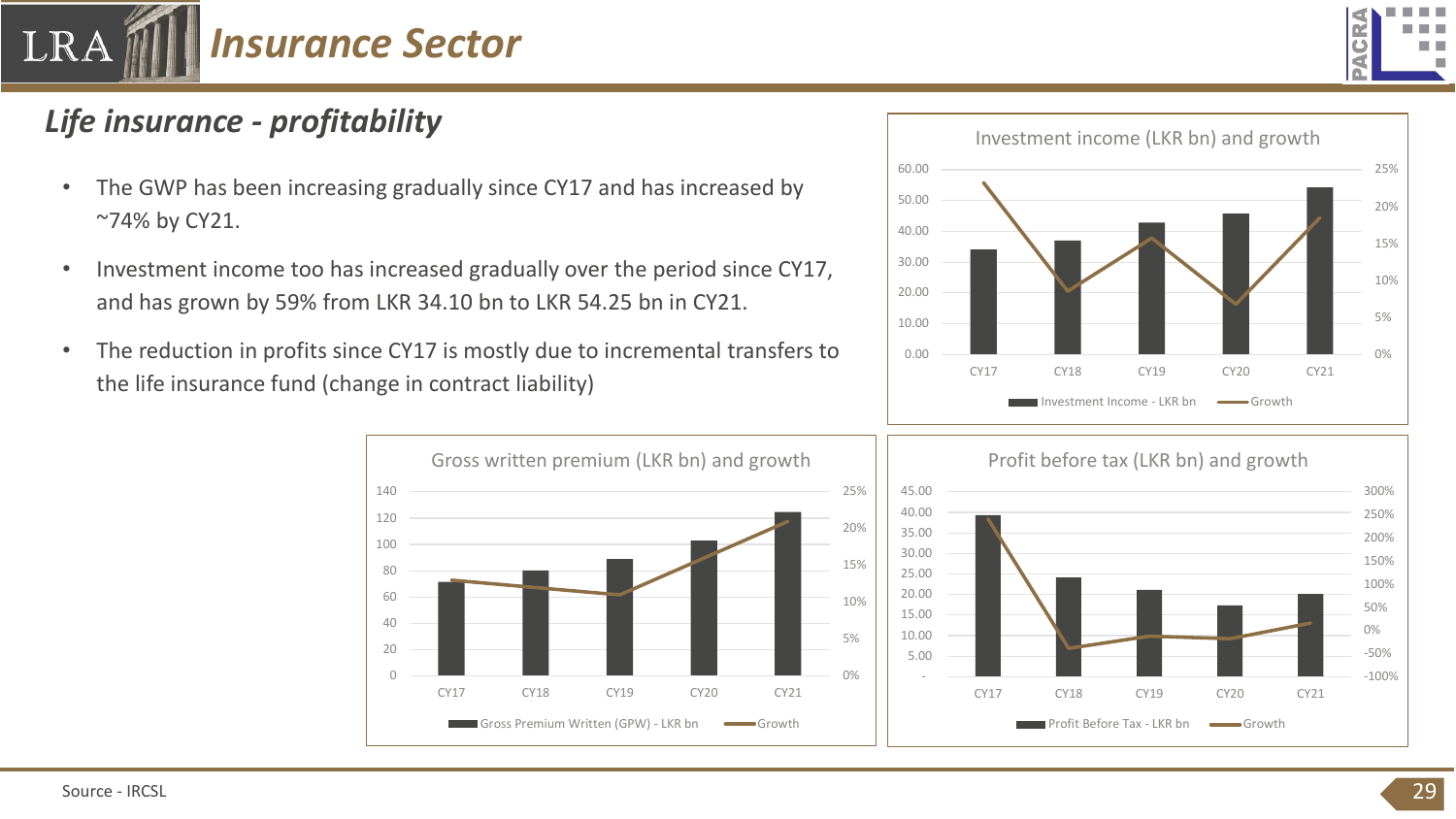![](_page_29_Picture_0.jpeg)

![](_page_29_Picture_1.jpeg)

# *Financial ratios of the Insurance industry*

|                                                           | <b>Long-term Insurance</b> |             |             |             | <b>General Insurance</b> |             |             |             |
|-----------------------------------------------------------|----------------------------|-------------|-------------|-------------|--------------------------|-------------|-------------|-------------|
|                                                           | <b>CY18</b>                | <b>CY19</b> | <b>CY20</b> | <b>CY21</b> | <b>CY18</b>              | <b>CY19</b> | <b>CY20</b> | <b>CY21</b> |
| Capital Adequacy Ratio (%) -<br>Regulatory minimum - 120% | 312.1                      | 298         | 352         | 384         | 178.3                    | 231.2       | 272         | 224         |
| Retention Ratio (%) -                                     | 95.8                       | 95.8        | 95.4        | 96          | 81.6                     | 83          | 82.4        | 76.2        |
| Claims Ratio (%) -                                        | 47.1                       | 45.6        | 38.6        | 38.7        | 65.1                     | 67.4        | 49.2        | 55.8        |
| Combined Operating Ratio (%)-                             | 100.6                      | 96          | 82.7        | 81.2        | 101.3                    | 105.3       | 88.6        | 94.9        |
| Return on Assets (ROA) (%) -                              | 5.9                        | 3.9         | 3.3         | 3.4         | 6                        | 6.1         | 10.7        | 7.8         |
| Return on Equity (ROE) (%) -                              | 25.8                       | 16          | 14.5        | 15.7        | 13.1                     | 12.3        | 22.7        | 15.5        |
| Underwriting Ratio (%) -                                  |                            |             |             |             | 18                       | 14.7        | 32.6        | 25.3        |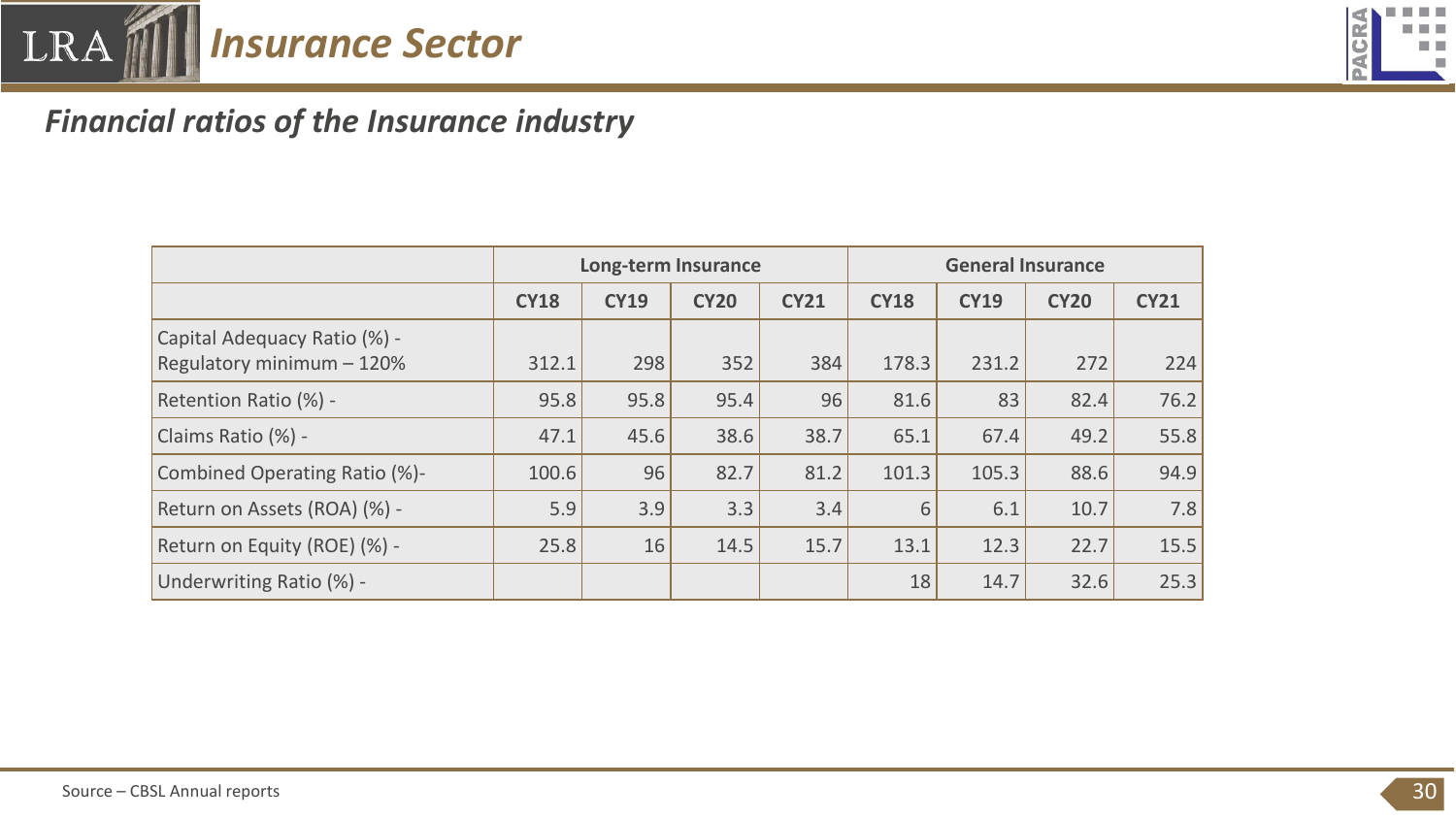![](_page_30_Picture_0.jpeg)

![](_page_30_Picture_1.jpeg)

# *Company-wise solvency ratios*

| <b>Insurer</b>   | <b>General Insurance</b> |                     |  |  |  |
|------------------|--------------------------|---------------------|--|--|--|
|                  | <b>CAR (%) CY19</b>      | <b>CAR (%) CY20</b> |  |  |  |
| Allianz Gen.     | 167%                     | 212%                |  |  |  |
| Amana Gen.       | 199%                     | 188%                |  |  |  |
| Ceylinco Gen.    | 186%                     | 183%                |  |  |  |
| Continental      | 254%                     | 291%                |  |  |  |
| Cooperative Gen. | 187%                     | 249%                |  |  |  |
| Fairfirst        | 181%                     | 188%                |  |  |  |
| HNB Gen.         | 226%                     | 255%                |  |  |  |
| LOLC Gen.        | 209%                     | 301%                |  |  |  |
| <b>MBSL</b>      | 212%                     | 311%                |  |  |  |
| Orient           | 301%                     | 281%                |  |  |  |
| People's         | 248%                     | 304%                |  |  |  |
| Sanasa Gen.      | 208%                     | 254%                |  |  |  |
| <b>SLIC</b>      | 212%                     | 223%                |  |  |  |

| <b>Insurer</b>      | <b>Life Insurance</b> |                     |  |  |
|---------------------|-----------------------|---------------------|--|--|
|                     | <b>CAR (%) CY19</b>   | <b>CAR (%) CY20</b> |  |  |
| <b>AIA Life</b>     | 639%                  | 488%                |  |  |
| <b>Allianz Life</b> | 307%                  | 709%                |  |  |
| Amana Life          | 190%                  | 204%                |  |  |
| Arpico              | 371%                  | 415%                |  |  |
| Ceylinco Life       | 347%                  | 421%                |  |  |
| Cooplife            | 189%                  | 250%                |  |  |
| <b>HNB Life</b>     | 322%                  | 338%                |  |  |
| Janashakthi Life    | 300%                  | 304%                |  |  |
| <b>LIC</b>          | 144%                  | 143%                |  |  |
| <b>LOLC Life</b>    | 218%                  | 185%                |  |  |
| <b>MBSL</b>         | 272%                  | 731%                |  |  |
| Sanasa Life         | 182%                  | 198%                |  |  |
| <b>SLIC</b>         | 436%                  | 459%                |  |  |
| Softlogic Life      | 182%                  | 302%                |  |  |
| <b>Union Life</b>   | 368%                  | 341%                |  |  |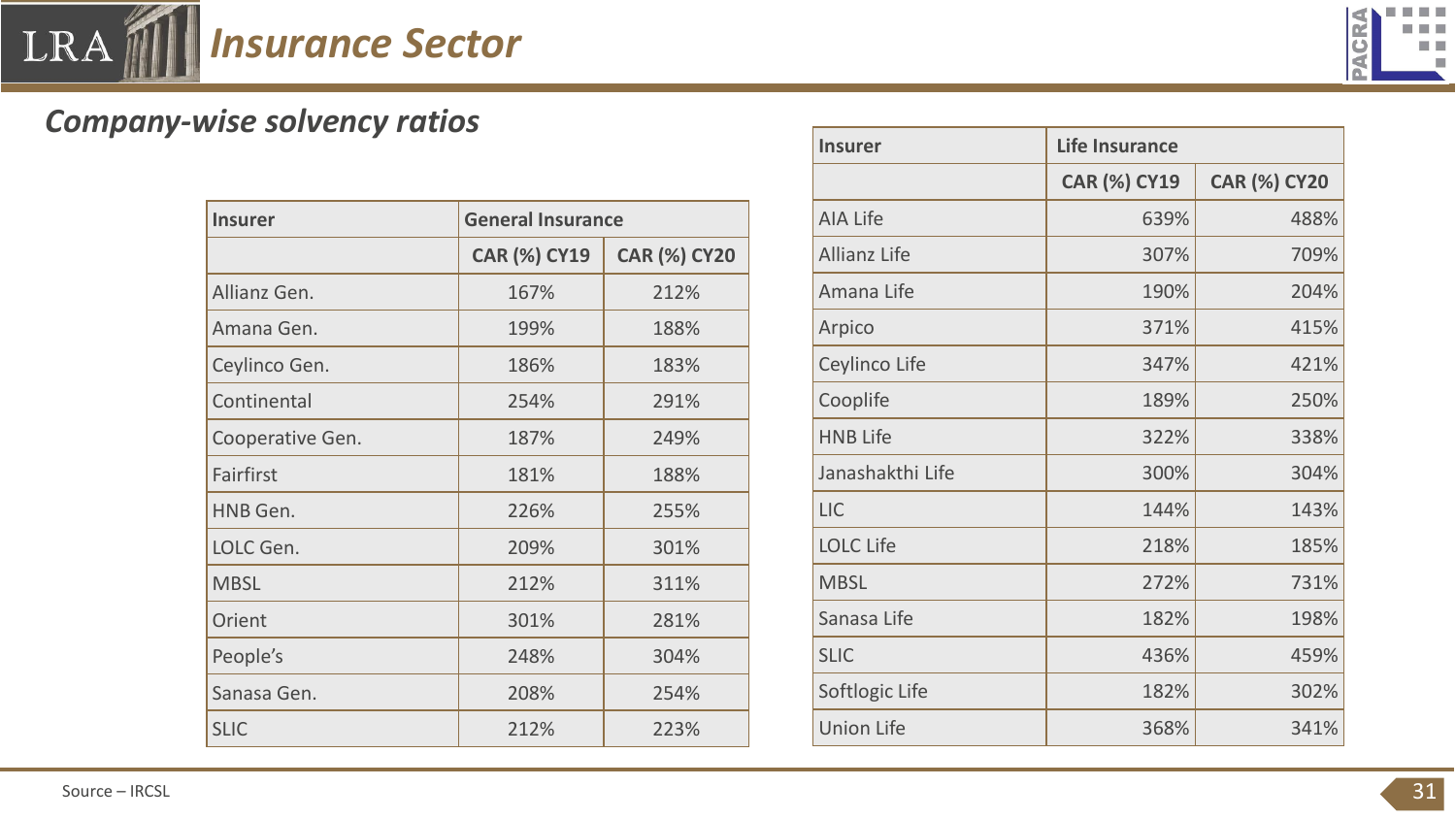![](_page_31_Picture_0.jpeg)

![](_page_31_Picture_1.jpeg)

# *Regulatory framework*

- Insurance companies in Sri Lanka come under the purview of the Ministry of Finance with supervisory control by the Insurance Regulatory Commission of Sri Lanka (IRCSL).
- IRCSL advises the government on policies and laws that would help the industry remain viable, able to meet its commitments to policy holders by helping them overcome risks.
- The industry is regulated under the Regulation of Insurance Industry (RII) Act No. 43 of 2000, as amended.
- As such, all insurance companies are required to maintain a Total available capital (TAC) of a minimum of LKR 500 mn and a Capital adequacy ratio (CAR) of a minimum of 120%.
- All insurance companies are required to carry out the general and life insurance businesses as separate entities. However certain companies (SLIC and NITF) have been granted exemptions to this regulation.
- Life Insurance Companies are also required to invest a minimum of 30% of their insurance fund assets in government securities, while for General Insurance companies the regulatory minimum is 20%.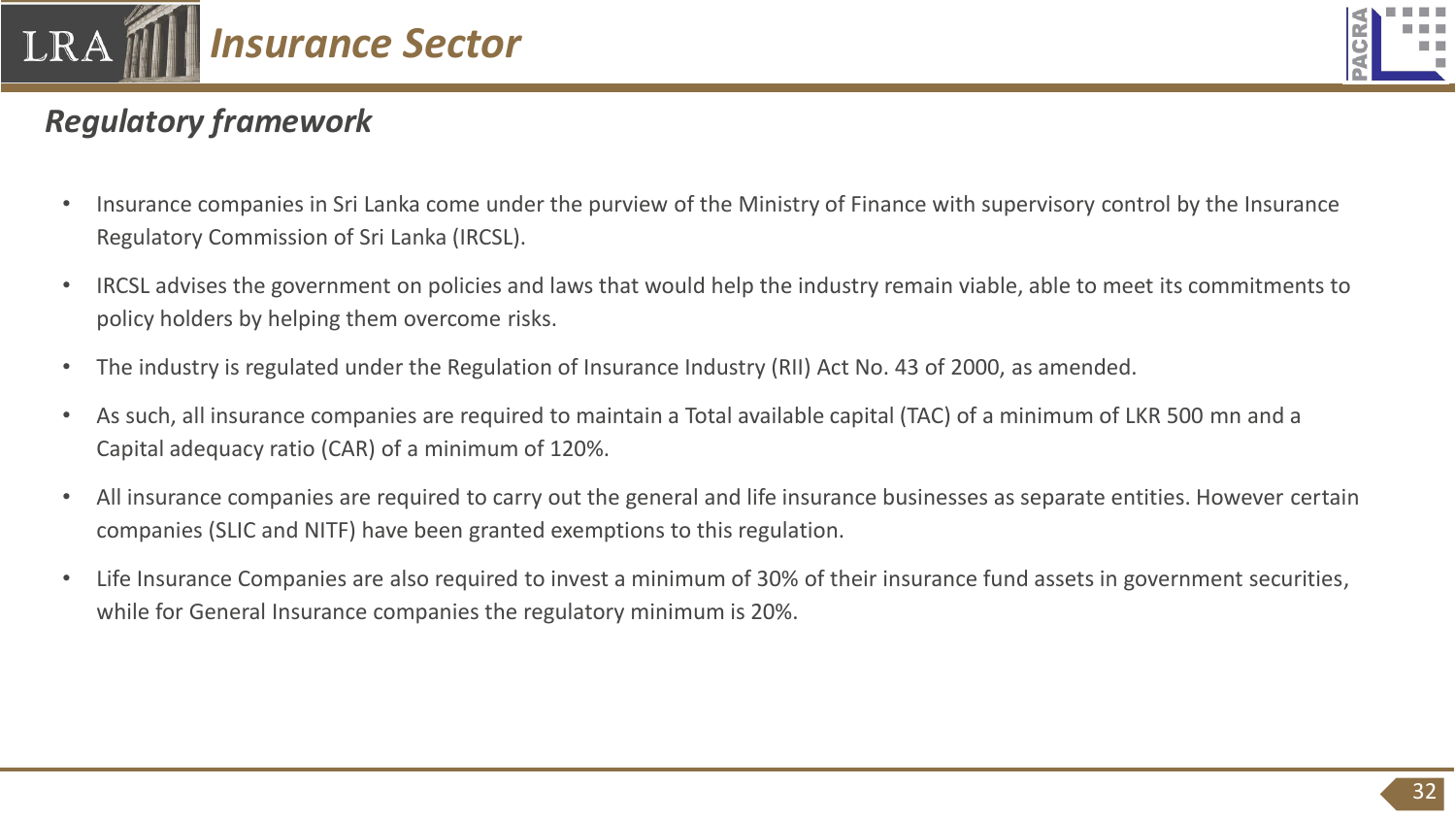![](_page_32_Picture_0.jpeg)

![](_page_32_Picture_1.jpeg)

# *Rating curve – General and Life Insurance companies*

![](_page_32_Figure_3.jpeg)

| <b>Rating curve</b> |   | <b>Insurance Company</b> | <b>Credit Rating Outlook</b> |            | <b>Rating Agency</b> |                                 |            |                                   |             |
|---------------------|---|--------------------------|------------------------------|------------|----------------------|---------------------------------|------------|-----------------------------------|-------------|
|                     |   | Life Insurance           |                              |            |                      |                                 |            |                                   |             |
|                     |   |                          |                              |            |                      | Softlogic Life Insurance        |            | Stable                            | <b>ICRA</b> |
|                     |   |                          |                              |            |                      | Sanasa Life Insurance           | <b>BBB</b> | Stable                            | <b>ICRA</b> |
|                     |   |                          |                              |            |                      | <b>HNB Assurance</b>            | $A+$       | <b>RW</b> - Negative <b>Fitch</b> |             |
|                     |   |                          |                              |            |                      | <b>General Insurance</b>        |            |                                   |             |
|                     |   |                          |                              |            |                      | Continental Insurance           | $A+$       | <b>RW</b> - Negative <b>Fitch</b> |             |
|                     |   |                          |                              |            |                      | Peoples Insurance               | $A+$       | <b>RW</b> - Negative <b>Fitch</b> |             |
|                     |   |                          |                              |            |                      | <b>HNB General Insurance</b>    | $A+$       | <b>RW</b> - Negative <b>Fitch</b> |             |
|                     |   |                          |                              |            |                      | National Insurance Trust Fund   | $A+$       | <b>RW</b> - Negative <b>Fitch</b> |             |
|                     |   |                          |                              |            |                      | Cooperative Insurance Company   | A-         | <b>RW</b> - Negative <b>Fitch</b> |             |
| $A+$                | A | $A-$                     | BBB+                         | <b>BBB</b> | BBB-                 | Sanasa General Insurance        | BBB-       | <b>RW</b> - Negative <b>Fitch</b> |             |
|                     |   |                          |                              |            |                      | Life + General Insurance        |            |                                   |             |
|                     |   |                          |                              |            |                      | Sri Lanka Insurance corporation | <b>AA</b>  | <b>RW</b> - Negative <b>Fitch</b> |             |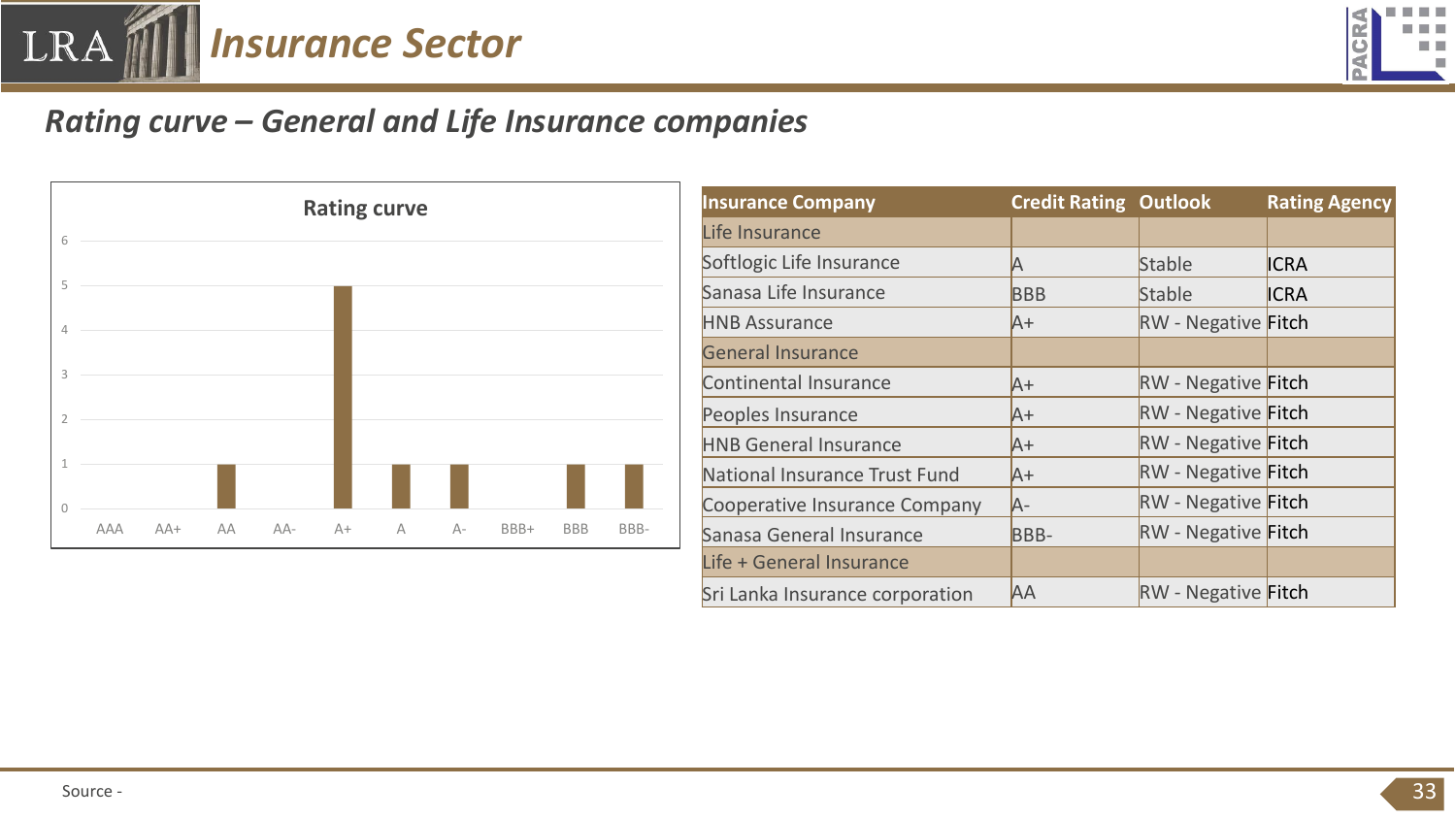![](_page_33_Picture_0.jpeg)

![](_page_33_Picture_1.jpeg)

## *Outlook of the Insurance Industry*

- The insurance industry in Sri Lanka has been quite robust over the past few years, successfully overcoming challenges presented by the Covid-19 pandemic. The industry prevented policy lapses from occurring by providing 3-months moratoria for all insurance payments from the onset of the pandemic $[1]$ .
- The pandemic has been a blessing in disguise by reducing claims in the general insurance sector due to lockdowns and travel restrictions which reduced incidents that would warrant a claim.
- The pandemic also increased the risk awareness among the public with GWPs in the life insurance sector increasing by 16% n CY20, the highest since CY16, and by 21% in CY21.
- While increasing costs of living could put a strain on the ability of policyholders to pay premiums, the industry could address this by offering moratoria for premium payments.
- The state-owned NITF would bear the brunt of losses due to the recent riots through its Strike, riots, civil commotion, and terrorism fund. The total loss is expected to be more than LKR 1 bn, however, NITF's losses will be limited to LKR 1 bn by its excess loss reinsurance cover. NITF is expected to have sufficient liquidity to manage this<sup>[2]</sup>.
- The high interest rates are expected to increase investment returns for insurance companies due to the high percentage of fixed income bearing investments in their investment mix.

[2] - [Losses from Sri Lanka's Riots Manageable for Insurers \(fitchratings.com\)](https://www.fitchratings.com/research/insurance/losses-from-sri-lankas-riots-manageable-for-insurers-26-05-2022)

Source – [1] - https://ircsl.gov.lk/wp-content/uploads/2020/09/Press-Release-Relief-to-Policyholders\_E-Covid.pdf